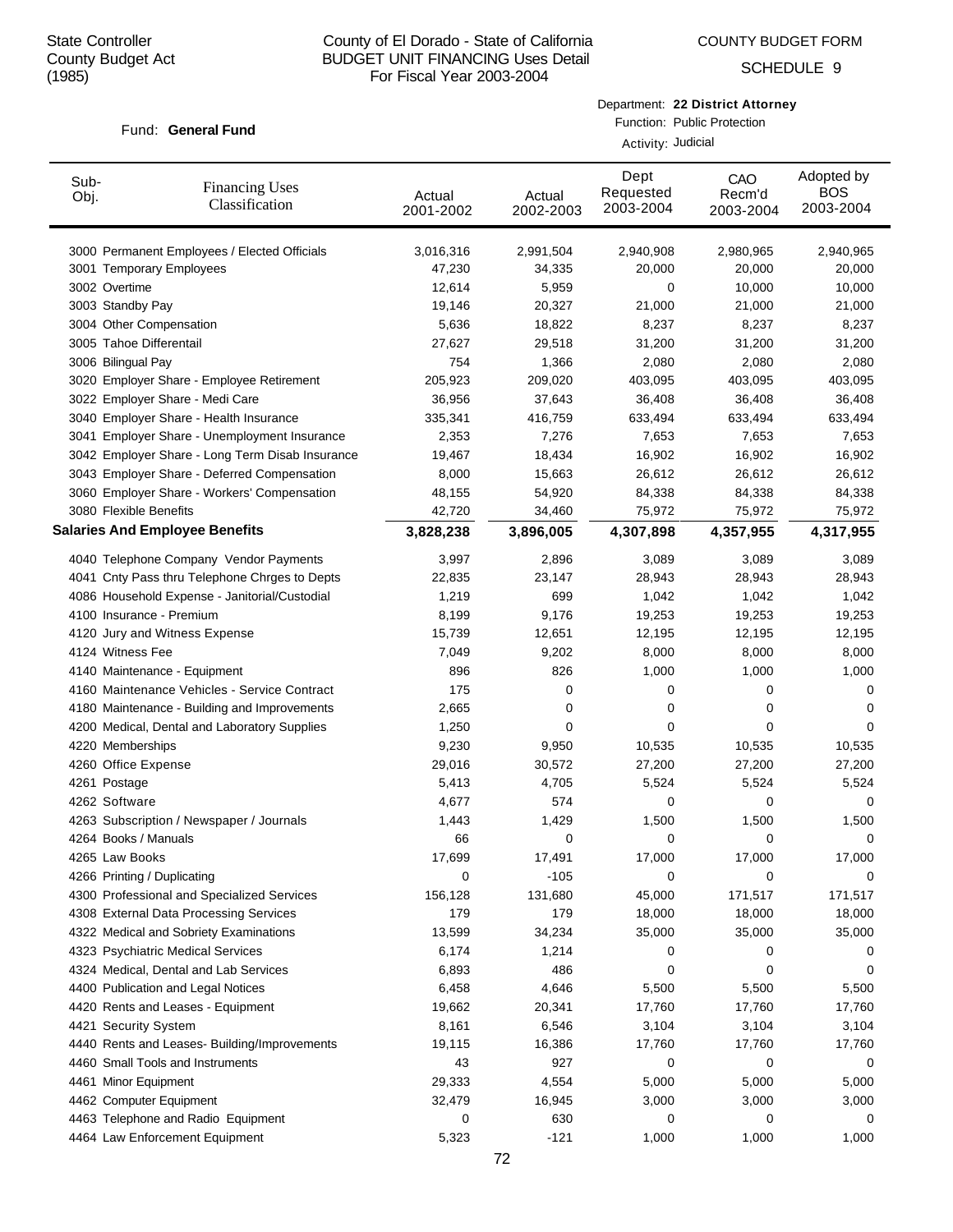COUNTY BUDGET FORM

SCHEDULE 9

## Fund: General Fund

Department: **22 District Attorney**

Function: Public Protection Activity: Judicial

| Sub-<br>Obj.                 | <b>Financing Uses</b><br>Classification         | Actual<br>2001-2002 | Actual<br>2002-2003 | Dept<br>Requested<br>2003-2004 | CAO<br>Recm'd<br>2003-2004 | Adopted by<br>BOS<br>2003-2004 |
|------------------------------|-------------------------------------------------|---------------------|---------------------|--------------------------------|----------------------------|--------------------------------|
|                              | 4500 Special Departmental Expense               | 20,932              | 0                   | 0                              | 0                          | 0                              |
| 4501 Special Projects        |                                                 | 5,971               | 13,890              | 0                              | 20,000                     | 20,000                         |
| 4503 Staff Development       |                                                 | 39,060              | 18,389              | 27,014                         | 35,014                     | 35,014                         |
|                              | 4506 Film Development/Photography Supplies      | 3,092               | 1,623               | 1,200                          | 1,200                      | 1,200                          |
| 4509 Detective Expense       |                                                 | 1,255               | 500                 | 0                              | 0                          | 0                              |
| 4510 District Attorney - Da  |                                                 | 0                   | 0                   | 5,000                          | 5,000                      | 5,000                          |
| 4529 Software License        |                                                 | 1,609               | 26,805              | 1,730                          | 1,730                      | 1,730                          |
|                              | 4600 Transportation and Travel                  | 9,544               | 8,174               | 4,940                          | 4,940                      | 4,940                          |
|                              | 4602 Employee - Private Auto Mileage            | 10,318              | 7,728               | 9,865                          | 9,865                      | 9,865                          |
|                              | 4603 Court Interpreter - Private Auto Mileage   | 280                 | 0                   | 0                              | 0                          | 0                              |
|                              | 4605 Vehicle - Rent Or Lease                    | 53,277              | 45,774              | 45,353                         | 45,353                     | 45,353                         |
| 4606 Fuel Purchases          |                                                 | 10,297              | 11,604              | 10,926                         | 10,926                     | 10,926                         |
|                              | 4607 Rent or Lease: Mileage Rate Rebate         | 0                   | 0                   | 0                              | $-55,798$                  | $-55,798$                      |
| 4620 Utilities               |                                                 | 31,443              | 34,865              | 32,387                         | 32,387                     | 32,387                         |
| <b>Services And Supplies</b> |                                                 | 622,194             | 531,214             | 424,820                        | 523,539                    | 523,539                        |
|                              | 5300 Interfund Expenditures                     | 2,187               | 390                 | 0                              | 0                          | 0                              |
| <b>Other Charges</b>         |                                                 | 2,187               | 390                 | 0                              | $\bf{0}$                   | $\bf{0}$                       |
|                              | 6040 Fixed Assets - Equipment                   | 10,748              | 16,460              | 0                              | 0                          | 0                              |
|                              | 6042 Fixed Assets - Computer Sys Equipment      | 31,885              | 27,915              | 0                              | 15,089                     | 15,089                         |
| <b>Fixed Assets</b>          |                                                 | 42,633              | 44,375              | 0                              | 15,089                     | 15,089                         |
|                              | 7001 Operating Transfers Out: Fleet             | 52,776              | 0                   | 0                              | 0                          | 0                              |
| <b>Other Financing Uses</b>  |                                                 | 52,776              | $\bf{0}$            | 0                              | $\bf{0}$                   | $\bf{0}$                       |
| 7200 Intrafund Transfers     |                                                 | $-469$              | $-4,185$            | $-34,550$                      | $-34,550$                  | $-34,550$                      |
|                              | 7201 Intrafund Transfers - Social Services      | $-94,426$           | 0                   | $-15,000$                      | $-15,000$                  | $-15,000$                      |
|                              | 7202 Intrafund Transfers - DA/FS Contract       | 0                   | $-38,164$           | 0                              | 0                          | 0                              |
|                              | 7220 Telephone Equipment and Support            | 27,841              | 24,135              | 28,291                         | 28,291                     | 28,291                         |
|                              | 7221 Radio Equipment and Support                | 4,228               | 4,200               | 3,174                          | 3,174                      | 3,174                          |
| 7223 Mail Service            |                                                 | 7,380               | 1,335               | 1,363                          | 1,363                      | 1,363                          |
| 7224 Stores Support          |                                                 | 4,829               | 4,350               | 2,819                          | 2,819                      | 2,819                          |
| 7225 Central Duplicating     |                                                 | 678                 | 3,019               | 692                            | 692                        | 692                            |
|                              | 7226 Lease Administration Fee - (GS)            | 1,092               | 1,091               | 1,174                          | 1,174                      | 1,174                          |
|                              | 7227 Internal Data Processing - (IS)            | 35,617              | 39,490              | 29,699                         | 29,699                     | 29,699                         |
|                              | 7228 Internet Connect Charges -(IS)             | 7,568               | 9,758               | 3,240                          | 3,240                      | 3,240                          |
|                              | 7229 Intrafund Transfer: PC Support             | 1,001               | 60                  | 1,000                          | 1,000                      | 1,000                          |
|                              | 7231 Intrafund Transfer: IS Programming Support | 0                   | 300                 | 0                              | 0                          | 0                              |
|                              | 7232 Intrafnd: Maint Bldg & Improvmnts          | 10,008              | 4,243               | 2,000                          | 2,000                      | 2,000                          |
|                              | 7233 Intrafnd: Child Support Services           | $-106,844$          | $-320$              | 0                              | 0                          | 0                              |
|                              | 7234 Intrafnd: Network Support                  | 0                   | 0                   | 40,519                         | 40,519                     | 40,519                         |
|                              | <b>Intrafund Transfers - only General Fund</b>  | $-101,498$          | 49,313              | 64,421                         | 64,421                     | 64,421                         |
|                              | <b>Total Financing Uses</b>                     | 4,446,531           | 4,521,296           | 4,797,139                      | 4,961,004                  | 4,921,004                      |
|                              | <b>Less Department Estimated Revenues</b>       | 1,872,756           | 1,835,941           | 1,562,198                      | 1,835,131                  | 1,835,131                      |
|                              |                                                 | 2,573,775           | 2,685,356           | 3,234,941                      | 3,125,873                  | 3,085,873                      |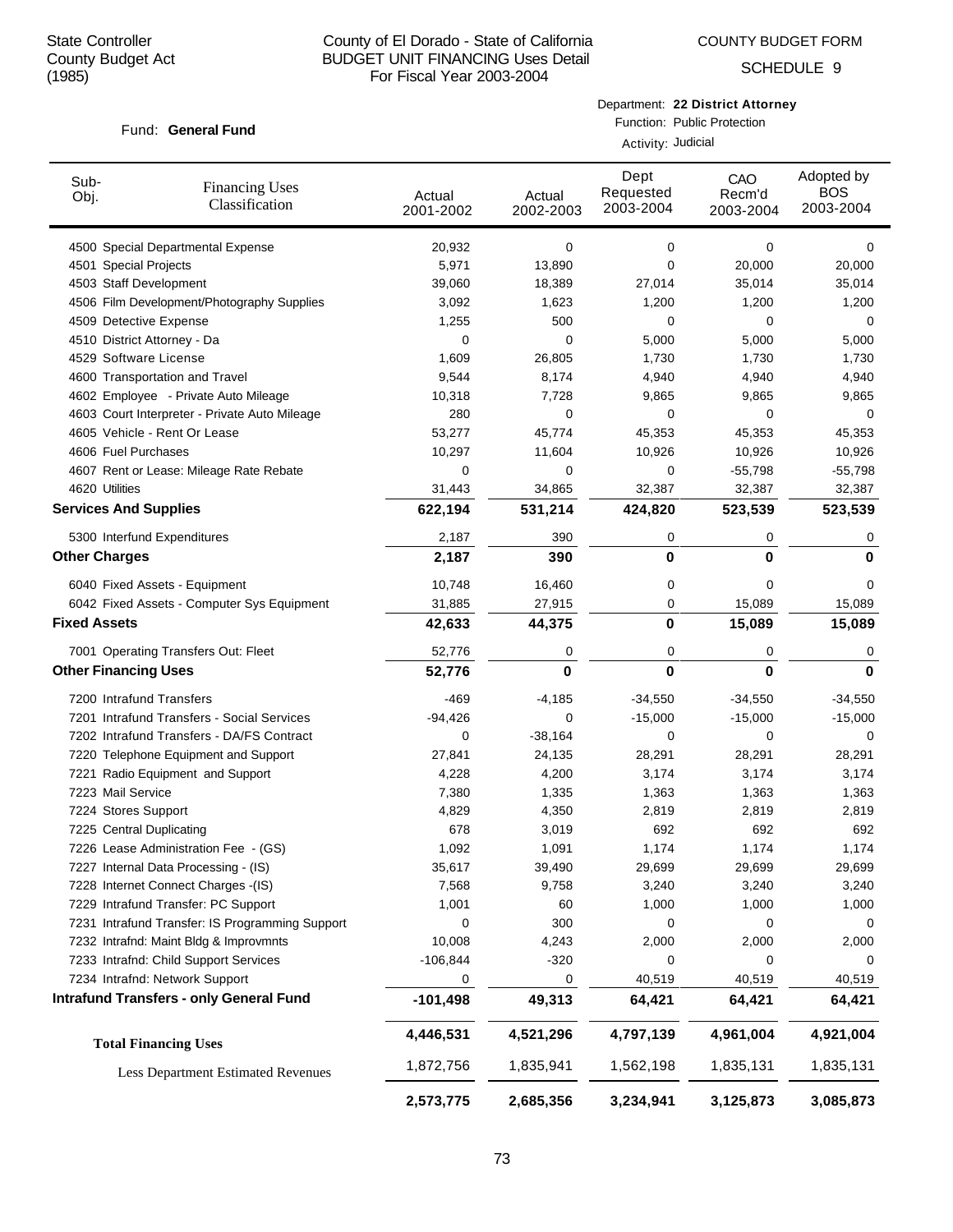COUNTY BUDGET FORM

SCHEDULE 9

## Fund: General Fund

Department: **23 Public Defender**

Function: Public Protection Activity: Judicial

| 3000 Permanent Employees / Elected Officials<br>1,044,608<br>1,216,505<br>1,126,505<br>1,040,288<br>1,237,254<br>3001 Temporary Employees<br>20,122<br>55,435<br>8,200<br>8,200<br>8,200<br>3002 Overtime<br>-38<br>0<br>0<br>0<br>0<br>3004 Other Compensation<br>0<br>42,813<br>0<br>0<br>0<br>3005 Tahoe Differentail<br>11,670<br>19,200<br>13,480<br>19,200<br>19,200<br>3006 Bilingual Pay<br>3,223<br>4,160<br>4,160<br>4,160<br>2,086<br>61,112<br>3020 Employer Share - Employee Retirement<br>63,586<br>106,985<br>104,999<br>104,999<br>3022 Employer Share - Medi Care<br>16,682<br>10,886<br>11,525<br>16,382<br>16,382<br>3040 Employer Share - Health Insurance<br>89,726<br>114,731<br>114,731<br>114,731<br>111,957<br>3041 Employer Share - Unemployment Insurance<br>2,919<br>666<br>2,857<br>2,969<br>2,919<br>3042 Employer Share - Long Term Disab Insurance<br>6,759<br>6,089<br>6,557<br>6,447<br>6,447<br>3043 Employer Share - Deferred Compensation<br>2,400<br>8,898<br>15,438<br>15,438<br>15,438<br>3046 Retiree Health: Defined Contributions<br>0<br>0<br>0<br>18,802<br>18,802<br>11,332<br>12,538<br>12,500<br>12,500<br>3060 Employer Share - Workers' Compensation<br>12,500<br>3080 Flexible Benefits<br>13,274<br>49,500<br>14,906<br>49,500<br>49,500<br><b>Salaries And Employee Benefits</b><br>1,274,602<br>1,387,595<br>1,594,177<br>1,589,784<br>1,499,784<br>4040 Telephone Company Vendor Payments<br>71<br>0<br>86<br>0<br>0<br>4041 Cnty Pass thru Telephone Chrges to Depts<br>14,344<br>14,701<br>9,000<br>12,500<br>12,500<br>4080 Household Expense<br>33<br>0<br>0<br>0<br>0<br>4086 Household Expense - Janitorial/Custodial<br>2,625<br>2,870<br>3,600<br>3,600<br>3,600<br>4100 Insurance - Premium<br>3,374<br>5,000<br>5,000<br>5,000<br>5,000<br>4120 Jury and Witness Expense<br>25<br>1,250<br>1,250<br>1,250<br>0<br>4124 Witness Fee<br>3,029<br>500<br>500<br>500<br>18<br>$\mathbf 0$<br>0<br>400<br>400<br>400<br>4140 Maintenance - Equipment<br>4141 Maintenance - Office Equipment<br>62<br>595<br>400<br>400<br>400<br>4180 Maintenance - Building and Improvements<br>135<br>$\mathbf 0$<br>250<br>250<br>250<br>5,161<br>6,000<br>6,000<br>6,000<br>4220 Memberships<br>4,750<br>4260 Office Expense<br>4,562<br>4,750<br>4,750<br>4,750<br>4,532<br>903<br>1,050<br>1,000<br>1,000<br>1,000<br>4261 Postage<br>4262 Software<br>0<br>825<br>4,000<br>0<br>0<br>5,704<br>5,934<br>7,000<br>6,000<br>6,000<br>4263 Subscription / Newspaper / Journals<br>4265 Law Books<br>8,851<br>10,422<br>7,000<br>7,000<br>7,000<br>4266 Printing / Duplicating<br>790<br>1,242<br>500<br>500<br>500<br>4300 Professional and Specialized Services<br>29<br>25,804<br>10,000<br>10,000<br>10,000<br>38<br>4302 Construction and Engineering Contracts<br>0<br>0<br>0<br>0<br>4313 Legal Services<br>0<br>1,300<br>2,000<br>2,000<br>2,000<br>4317 Criminal Investigation<br>29,552<br>12,000<br>12,000<br>12,000<br>11,947<br>875<br>1,000<br>4318 Interpreter<br>1,040<br>1,000<br>1,000<br>4320 Verbatim Report - Transcription<br>8,366<br>3,184<br>2,000<br>2,000<br>2,000<br>4323 Psychiatric Medical Services<br>15,000<br>15,000<br>20,842<br>19,103<br>15,000<br>4324 Medical, Dental and Lab Services<br>1,580<br>18,923<br>1,500<br>1,500<br>1,500<br>423<br>4400 Publication and Legal Notices<br>0<br>0<br>0<br>0<br>4,327<br>4,000<br>4420 Rents and Leases - Equipment<br>4,071<br>4,000<br>4,000<br>52,997<br>68,748<br>68,748<br>68,748<br>4440 Rents and Leases- Building/Improvements<br>66,258<br>750<br>4461 Minor Equipment<br>3,114<br>1,000<br>1,000<br>1,000<br>500<br>4462 Computer Equipment<br>8,704<br>15,501<br>1,000<br>500<br>4463 Telephone and Radio Equipment<br>500<br>0<br>97<br>0<br>0<br>4503 Staff Development<br>5,368<br>4,509<br>8,500<br>7,500<br>7,500 | Sub-<br>Obj. | <b>Financing Uses</b><br>Classification | Actual<br>2001-2002 | Actual<br>2002-2003 | Dept<br>Requested<br>2003-2004 | CAO<br>Recm'd<br>2003-2004 | Adopted by<br><b>BOS</b><br>2003-2004 |
|-----------------------------------------------------------------------------------------------------------------------------------------------------------------------------------------------------------------------------------------------------------------------------------------------------------------------------------------------------------------------------------------------------------------------------------------------------------------------------------------------------------------------------------------------------------------------------------------------------------------------------------------------------------------------------------------------------------------------------------------------------------------------------------------------------------------------------------------------------------------------------------------------------------------------------------------------------------------------------------------------------------------------------------------------------------------------------------------------------------------------------------------------------------------------------------------------------------------------------------------------------------------------------------------------------------------------------------------------------------------------------------------------------------------------------------------------------------------------------------------------------------------------------------------------------------------------------------------------------------------------------------------------------------------------------------------------------------------------------------------------------------------------------------------------------------------------------------------------------------------------------------------------------------------------------------------------------------------------------------------------------------------------------------------------------------------------------------------------------------------------------------------------------------------------------------------------------------------------------------------------------------------------------------------------------------------------------------------------------------------------------------------------------------------------------------------------------------------------------------------------------------------------------------------------------------------------------------------------------------------------------------------------------------------------------------------------------------------------------------------------------------------------------------------------------------------------------------------------------------------------------------------------------------------------------------------------------------------------------------------------------------------------------------------------------------------------------------------------------------------------------------------------------------------------------------------------------------------------------------------------------------------------------------------------------------------------------------------------------------------------------------------------------------------------------------------------------------------------------------------------------------------------------------------------------------------------------------------------------------------------------------------------------------------------------------------------------------------------------------------------------------------------------------------------------------------------------------------------------------------|--------------|-----------------------------------------|---------------------|---------------------|--------------------------------|----------------------------|---------------------------------------|
|                                                                                                                                                                                                                                                                                                                                                                                                                                                                                                                                                                                                                                                                                                                                                                                                                                                                                                                                                                                                                                                                                                                                                                                                                                                                                                                                                                                                                                                                                                                                                                                                                                                                                                                                                                                                                                                                                                                                                                                                                                                                                                                                                                                                                                                                                                                                                                                                                                                                                                                                                                                                                                                                                                                                                                                                                                                                                                                                                                                                                                                                                                                                                                                                                                                                                                                                                                                                                                                                                                                                                                                                                                                                                                                                                                                                                                                                 |              |                                         |                     |                     |                                |                            |                                       |
|                                                                                                                                                                                                                                                                                                                                                                                                                                                                                                                                                                                                                                                                                                                                                                                                                                                                                                                                                                                                                                                                                                                                                                                                                                                                                                                                                                                                                                                                                                                                                                                                                                                                                                                                                                                                                                                                                                                                                                                                                                                                                                                                                                                                                                                                                                                                                                                                                                                                                                                                                                                                                                                                                                                                                                                                                                                                                                                                                                                                                                                                                                                                                                                                                                                                                                                                                                                                                                                                                                                                                                                                                                                                                                                                                                                                                                                                 |              |                                         |                     |                     |                                |                            |                                       |
|                                                                                                                                                                                                                                                                                                                                                                                                                                                                                                                                                                                                                                                                                                                                                                                                                                                                                                                                                                                                                                                                                                                                                                                                                                                                                                                                                                                                                                                                                                                                                                                                                                                                                                                                                                                                                                                                                                                                                                                                                                                                                                                                                                                                                                                                                                                                                                                                                                                                                                                                                                                                                                                                                                                                                                                                                                                                                                                                                                                                                                                                                                                                                                                                                                                                                                                                                                                                                                                                                                                                                                                                                                                                                                                                                                                                                                                                 |              |                                         |                     |                     |                                |                            |                                       |
|                                                                                                                                                                                                                                                                                                                                                                                                                                                                                                                                                                                                                                                                                                                                                                                                                                                                                                                                                                                                                                                                                                                                                                                                                                                                                                                                                                                                                                                                                                                                                                                                                                                                                                                                                                                                                                                                                                                                                                                                                                                                                                                                                                                                                                                                                                                                                                                                                                                                                                                                                                                                                                                                                                                                                                                                                                                                                                                                                                                                                                                                                                                                                                                                                                                                                                                                                                                                                                                                                                                                                                                                                                                                                                                                                                                                                                                                 |              |                                         |                     |                     |                                |                            |                                       |
|                                                                                                                                                                                                                                                                                                                                                                                                                                                                                                                                                                                                                                                                                                                                                                                                                                                                                                                                                                                                                                                                                                                                                                                                                                                                                                                                                                                                                                                                                                                                                                                                                                                                                                                                                                                                                                                                                                                                                                                                                                                                                                                                                                                                                                                                                                                                                                                                                                                                                                                                                                                                                                                                                                                                                                                                                                                                                                                                                                                                                                                                                                                                                                                                                                                                                                                                                                                                                                                                                                                                                                                                                                                                                                                                                                                                                                                                 |              |                                         |                     |                     |                                |                            |                                       |
|                                                                                                                                                                                                                                                                                                                                                                                                                                                                                                                                                                                                                                                                                                                                                                                                                                                                                                                                                                                                                                                                                                                                                                                                                                                                                                                                                                                                                                                                                                                                                                                                                                                                                                                                                                                                                                                                                                                                                                                                                                                                                                                                                                                                                                                                                                                                                                                                                                                                                                                                                                                                                                                                                                                                                                                                                                                                                                                                                                                                                                                                                                                                                                                                                                                                                                                                                                                                                                                                                                                                                                                                                                                                                                                                                                                                                                                                 |              |                                         |                     |                     |                                |                            |                                       |
|                                                                                                                                                                                                                                                                                                                                                                                                                                                                                                                                                                                                                                                                                                                                                                                                                                                                                                                                                                                                                                                                                                                                                                                                                                                                                                                                                                                                                                                                                                                                                                                                                                                                                                                                                                                                                                                                                                                                                                                                                                                                                                                                                                                                                                                                                                                                                                                                                                                                                                                                                                                                                                                                                                                                                                                                                                                                                                                                                                                                                                                                                                                                                                                                                                                                                                                                                                                                                                                                                                                                                                                                                                                                                                                                                                                                                                                                 |              |                                         |                     |                     |                                |                            |                                       |
|                                                                                                                                                                                                                                                                                                                                                                                                                                                                                                                                                                                                                                                                                                                                                                                                                                                                                                                                                                                                                                                                                                                                                                                                                                                                                                                                                                                                                                                                                                                                                                                                                                                                                                                                                                                                                                                                                                                                                                                                                                                                                                                                                                                                                                                                                                                                                                                                                                                                                                                                                                                                                                                                                                                                                                                                                                                                                                                                                                                                                                                                                                                                                                                                                                                                                                                                                                                                                                                                                                                                                                                                                                                                                                                                                                                                                                                                 |              |                                         |                     |                     |                                |                            |                                       |
|                                                                                                                                                                                                                                                                                                                                                                                                                                                                                                                                                                                                                                                                                                                                                                                                                                                                                                                                                                                                                                                                                                                                                                                                                                                                                                                                                                                                                                                                                                                                                                                                                                                                                                                                                                                                                                                                                                                                                                                                                                                                                                                                                                                                                                                                                                                                                                                                                                                                                                                                                                                                                                                                                                                                                                                                                                                                                                                                                                                                                                                                                                                                                                                                                                                                                                                                                                                                                                                                                                                                                                                                                                                                                                                                                                                                                                                                 |              |                                         |                     |                     |                                |                            |                                       |
|                                                                                                                                                                                                                                                                                                                                                                                                                                                                                                                                                                                                                                                                                                                                                                                                                                                                                                                                                                                                                                                                                                                                                                                                                                                                                                                                                                                                                                                                                                                                                                                                                                                                                                                                                                                                                                                                                                                                                                                                                                                                                                                                                                                                                                                                                                                                                                                                                                                                                                                                                                                                                                                                                                                                                                                                                                                                                                                                                                                                                                                                                                                                                                                                                                                                                                                                                                                                                                                                                                                                                                                                                                                                                                                                                                                                                                                                 |              |                                         |                     |                     |                                |                            |                                       |
|                                                                                                                                                                                                                                                                                                                                                                                                                                                                                                                                                                                                                                                                                                                                                                                                                                                                                                                                                                                                                                                                                                                                                                                                                                                                                                                                                                                                                                                                                                                                                                                                                                                                                                                                                                                                                                                                                                                                                                                                                                                                                                                                                                                                                                                                                                                                                                                                                                                                                                                                                                                                                                                                                                                                                                                                                                                                                                                                                                                                                                                                                                                                                                                                                                                                                                                                                                                                                                                                                                                                                                                                                                                                                                                                                                                                                                                                 |              |                                         |                     |                     |                                |                            |                                       |
|                                                                                                                                                                                                                                                                                                                                                                                                                                                                                                                                                                                                                                                                                                                                                                                                                                                                                                                                                                                                                                                                                                                                                                                                                                                                                                                                                                                                                                                                                                                                                                                                                                                                                                                                                                                                                                                                                                                                                                                                                                                                                                                                                                                                                                                                                                                                                                                                                                                                                                                                                                                                                                                                                                                                                                                                                                                                                                                                                                                                                                                                                                                                                                                                                                                                                                                                                                                                                                                                                                                                                                                                                                                                                                                                                                                                                                                                 |              |                                         |                     |                     |                                |                            |                                       |
|                                                                                                                                                                                                                                                                                                                                                                                                                                                                                                                                                                                                                                                                                                                                                                                                                                                                                                                                                                                                                                                                                                                                                                                                                                                                                                                                                                                                                                                                                                                                                                                                                                                                                                                                                                                                                                                                                                                                                                                                                                                                                                                                                                                                                                                                                                                                                                                                                                                                                                                                                                                                                                                                                                                                                                                                                                                                                                                                                                                                                                                                                                                                                                                                                                                                                                                                                                                                                                                                                                                                                                                                                                                                                                                                                                                                                                                                 |              |                                         |                     |                     |                                |                            |                                       |
|                                                                                                                                                                                                                                                                                                                                                                                                                                                                                                                                                                                                                                                                                                                                                                                                                                                                                                                                                                                                                                                                                                                                                                                                                                                                                                                                                                                                                                                                                                                                                                                                                                                                                                                                                                                                                                                                                                                                                                                                                                                                                                                                                                                                                                                                                                                                                                                                                                                                                                                                                                                                                                                                                                                                                                                                                                                                                                                                                                                                                                                                                                                                                                                                                                                                                                                                                                                                                                                                                                                                                                                                                                                                                                                                                                                                                                                                 |              |                                         |                     |                     |                                |                            |                                       |
|                                                                                                                                                                                                                                                                                                                                                                                                                                                                                                                                                                                                                                                                                                                                                                                                                                                                                                                                                                                                                                                                                                                                                                                                                                                                                                                                                                                                                                                                                                                                                                                                                                                                                                                                                                                                                                                                                                                                                                                                                                                                                                                                                                                                                                                                                                                                                                                                                                                                                                                                                                                                                                                                                                                                                                                                                                                                                                                                                                                                                                                                                                                                                                                                                                                                                                                                                                                                                                                                                                                                                                                                                                                                                                                                                                                                                                                                 |              |                                         |                     |                     |                                |                            |                                       |
|                                                                                                                                                                                                                                                                                                                                                                                                                                                                                                                                                                                                                                                                                                                                                                                                                                                                                                                                                                                                                                                                                                                                                                                                                                                                                                                                                                                                                                                                                                                                                                                                                                                                                                                                                                                                                                                                                                                                                                                                                                                                                                                                                                                                                                                                                                                                                                                                                                                                                                                                                                                                                                                                                                                                                                                                                                                                                                                                                                                                                                                                                                                                                                                                                                                                                                                                                                                                                                                                                                                                                                                                                                                                                                                                                                                                                                                                 |              |                                         |                     |                     |                                |                            |                                       |
|                                                                                                                                                                                                                                                                                                                                                                                                                                                                                                                                                                                                                                                                                                                                                                                                                                                                                                                                                                                                                                                                                                                                                                                                                                                                                                                                                                                                                                                                                                                                                                                                                                                                                                                                                                                                                                                                                                                                                                                                                                                                                                                                                                                                                                                                                                                                                                                                                                                                                                                                                                                                                                                                                                                                                                                                                                                                                                                                                                                                                                                                                                                                                                                                                                                                                                                                                                                                                                                                                                                                                                                                                                                                                                                                                                                                                                                                 |              |                                         |                     |                     |                                |                            |                                       |
|                                                                                                                                                                                                                                                                                                                                                                                                                                                                                                                                                                                                                                                                                                                                                                                                                                                                                                                                                                                                                                                                                                                                                                                                                                                                                                                                                                                                                                                                                                                                                                                                                                                                                                                                                                                                                                                                                                                                                                                                                                                                                                                                                                                                                                                                                                                                                                                                                                                                                                                                                                                                                                                                                                                                                                                                                                                                                                                                                                                                                                                                                                                                                                                                                                                                                                                                                                                                                                                                                                                                                                                                                                                                                                                                                                                                                                                                 |              |                                         |                     |                     |                                |                            |                                       |
|                                                                                                                                                                                                                                                                                                                                                                                                                                                                                                                                                                                                                                                                                                                                                                                                                                                                                                                                                                                                                                                                                                                                                                                                                                                                                                                                                                                                                                                                                                                                                                                                                                                                                                                                                                                                                                                                                                                                                                                                                                                                                                                                                                                                                                                                                                                                                                                                                                                                                                                                                                                                                                                                                                                                                                                                                                                                                                                                                                                                                                                                                                                                                                                                                                                                                                                                                                                                                                                                                                                                                                                                                                                                                                                                                                                                                                                                 |              |                                         |                     |                     |                                |                            |                                       |
|                                                                                                                                                                                                                                                                                                                                                                                                                                                                                                                                                                                                                                                                                                                                                                                                                                                                                                                                                                                                                                                                                                                                                                                                                                                                                                                                                                                                                                                                                                                                                                                                                                                                                                                                                                                                                                                                                                                                                                                                                                                                                                                                                                                                                                                                                                                                                                                                                                                                                                                                                                                                                                                                                                                                                                                                                                                                                                                                                                                                                                                                                                                                                                                                                                                                                                                                                                                                                                                                                                                                                                                                                                                                                                                                                                                                                                                                 |              |                                         |                     |                     |                                |                            |                                       |
|                                                                                                                                                                                                                                                                                                                                                                                                                                                                                                                                                                                                                                                                                                                                                                                                                                                                                                                                                                                                                                                                                                                                                                                                                                                                                                                                                                                                                                                                                                                                                                                                                                                                                                                                                                                                                                                                                                                                                                                                                                                                                                                                                                                                                                                                                                                                                                                                                                                                                                                                                                                                                                                                                                                                                                                                                                                                                                                                                                                                                                                                                                                                                                                                                                                                                                                                                                                                                                                                                                                                                                                                                                                                                                                                                                                                                                                                 |              |                                         |                     |                     |                                |                            |                                       |
|                                                                                                                                                                                                                                                                                                                                                                                                                                                                                                                                                                                                                                                                                                                                                                                                                                                                                                                                                                                                                                                                                                                                                                                                                                                                                                                                                                                                                                                                                                                                                                                                                                                                                                                                                                                                                                                                                                                                                                                                                                                                                                                                                                                                                                                                                                                                                                                                                                                                                                                                                                                                                                                                                                                                                                                                                                                                                                                                                                                                                                                                                                                                                                                                                                                                                                                                                                                                                                                                                                                                                                                                                                                                                                                                                                                                                                                                 |              |                                         |                     |                     |                                |                            |                                       |
|                                                                                                                                                                                                                                                                                                                                                                                                                                                                                                                                                                                                                                                                                                                                                                                                                                                                                                                                                                                                                                                                                                                                                                                                                                                                                                                                                                                                                                                                                                                                                                                                                                                                                                                                                                                                                                                                                                                                                                                                                                                                                                                                                                                                                                                                                                                                                                                                                                                                                                                                                                                                                                                                                                                                                                                                                                                                                                                                                                                                                                                                                                                                                                                                                                                                                                                                                                                                                                                                                                                                                                                                                                                                                                                                                                                                                                                                 |              |                                         |                     |                     |                                |                            |                                       |
|                                                                                                                                                                                                                                                                                                                                                                                                                                                                                                                                                                                                                                                                                                                                                                                                                                                                                                                                                                                                                                                                                                                                                                                                                                                                                                                                                                                                                                                                                                                                                                                                                                                                                                                                                                                                                                                                                                                                                                                                                                                                                                                                                                                                                                                                                                                                                                                                                                                                                                                                                                                                                                                                                                                                                                                                                                                                                                                                                                                                                                                                                                                                                                                                                                                                                                                                                                                                                                                                                                                                                                                                                                                                                                                                                                                                                                                                 |              |                                         |                     |                     |                                |                            |                                       |
|                                                                                                                                                                                                                                                                                                                                                                                                                                                                                                                                                                                                                                                                                                                                                                                                                                                                                                                                                                                                                                                                                                                                                                                                                                                                                                                                                                                                                                                                                                                                                                                                                                                                                                                                                                                                                                                                                                                                                                                                                                                                                                                                                                                                                                                                                                                                                                                                                                                                                                                                                                                                                                                                                                                                                                                                                                                                                                                                                                                                                                                                                                                                                                                                                                                                                                                                                                                                                                                                                                                                                                                                                                                                                                                                                                                                                                                                 |              |                                         |                     |                     |                                |                            |                                       |
|                                                                                                                                                                                                                                                                                                                                                                                                                                                                                                                                                                                                                                                                                                                                                                                                                                                                                                                                                                                                                                                                                                                                                                                                                                                                                                                                                                                                                                                                                                                                                                                                                                                                                                                                                                                                                                                                                                                                                                                                                                                                                                                                                                                                                                                                                                                                                                                                                                                                                                                                                                                                                                                                                                                                                                                                                                                                                                                                                                                                                                                                                                                                                                                                                                                                                                                                                                                                                                                                                                                                                                                                                                                                                                                                                                                                                                                                 |              |                                         |                     |                     |                                |                            |                                       |
|                                                                                                                                                                                                                                                                                                                                                                                                                                                                                                                                                                                                                                                                                                                                                                                                                                                                                                                                                                                                                                                                                                                                                                                                                                                                                                                                                                                                                                                                                                                                                                                                                                                                                                                                                                                                                                                                                                                                                                                                                                                                                                                                                                                                                                                                                                                                                                                                                                                                                                                                                                                                                                                                                                                                                                                                                                                                                                                                                                                                                                                                                                                                                                                                                                                                                                                                                                                                                                                                                                                                                                                                                                                                                                                                                                                                                                                                 |              |                                         |                     |                     |                                |                            |                                       |
|                                                                                                                                                                                                                                                                                                                                                                                                                                                                                                                                                                                                                                                                                                                                                                                                                                                                                                                                                                                                                                                                                                                                                                                                                                                                                                                                                                                                                                                                                                                                                                                                                                                                                                                                                                                                                                                                                                                                                                                                                                                                                                                                                                                                                                                                                                                                                                                                                                                                                                                                                                                                                                                                                                                                                                                                                                                                                                                                                                                                                                                                                                                                                                                                                                                                                                                                                                                                                                                                                                                                                                                                                                                                                                                                                                                                                                                                 |              |                                         |                     |                     |                                |                            |                                       |
|                                                                                                                                                                                                                                                                                                                                                                                                                                                                                                                                                                                                                                                                                                                                                                                                                                                                                                                                                                                                                                                                                                                                                                                                                                                                                                                                                                                                                                                                                                                                                                                                                                                                                                                                                                                                                                                                                                                                                                                                                                                                                                                                                                                                                                                                                                                                                                                                                                                                                                                                                                                                                                                                                                                                                                                                                                                                                                                                                                                                                                                                                                                                                                                                                                                                                                                                                                                                                                                                                                                                                                                                                                                                                                                                                                                                                                                                 |              |                                         |                     |                     |                                |                            |                                       |
|                                                                                                                                                                                                                                                                                                                                                                                                                                                                                                                                                                                                                                                                                                                                                                                                                                                                                                                                                                                                                                                                                                                                                                                                                                                                                                                                                                                                                                                                                                                                                                                                                                                                                                                                                                                                                                                                                                                                                                                                                                                                                                                                                                                                                                                                                                                                                                                                                                                                                                                                                                                                                                                                                                                                                                                                                                                                                                                                                                                                                                                                                                                                                                                                                                                                                                                                                                                                                                                                                                                                                                                                                                                                                                                                                                                                                                                                 |              |                                         |                     |                     |                                |                            |                                       |
|                                                                                                                                                                                                                                                                                                                                                                                                                                                                                                                                                                                                                                                                                                                                                                                                                                                                                                                                                                                                                                                                                                                                                                                                                                                                                                                                                                                                                                                                                                                                                                                                                                                                                                                                                                                                                                                                                                                                                                                                                                                                                                                                                                                                                                                                                                                                                                                                                                                                                                                                                                                                                                                                                                                                                                                                                                                                                                                                                                                                                                                                                                                                                                                                                                                                                                                                                                                                                                                                                                                                                                                                                                                                                                                                                                                                                                                                 |              |                                         |                     |                     |                                |                            |                                       |
|                                                                                                                                                                                                                                                                                                                                                                                                                                                                                                                                                                                                                                                                                                                                                                                                                                                                                                                                                                                                                                                                                                                                                                                                                                                                                                                                                                                                                                                                                                                                                                                                                                                                                                                                                                                                                                                                                                                                                                                                                                                                                                                                                                                                                                                                                                                                                                                                                                                                                                                                                                                                                                                                                                                                                                                                                                                                                                                                                                                                                                                                                                                                                                                                                                                                                                                                                                                                                                                                                                                                                                                                                                                                                                                                                                                                                                                                 |              |                                         |                     |                     |                                |                            |                                       |
|                                                                                                                                                                                                                                                                                                                                                                                                                                                                                                                                                                                                                                                                                                                                                                                                                                                                                                                                                                                                                                                                                                                                                                                                                                                                                                                                                                                                                                                                                                                                                                                                                                                                                                                                                                                                                                                                                                                                                                                                                                                                                                                                                                                                                                                                                                                                                                                                                                                                                                                                                                                                                                                                                                                                                                                                                                                                                                                                                                                                                                                                                                                                                                                                                                                                                                                                                                                                                                                                                                                                                                                                                                                                                                                                                                                                                                                                 |              |                                         |                     |                     |                                |                            |                                       |
|                                                                                                                                                                                                                                                                                                                                                                                                                                                                                                                                                                                                                                                                                                                                                                                                                                                                                                                                                                                                                                                                                                                                                                                                                                                                                                                                                                                                                                                                                                                                                                                                                                                                                                                                                                                                                                                                                                                                                                                                                                                                                                                                                                                                                                                                                                                                                                                                                                                                                                                                                                                                                                                                                                                                                                                                                                                                                                                                                                                                                                                                                                                                                                                                                                                                                                                                                                                                                                                                                                                                                                                                                                                                                                                                                                                                                                                                 |              |                                         |                     |                     |                                |                            |                                       |
|                                                                                                                                                                                                                                                                                                                                                                                                                                                                                                                                                                                                                                                                                                                                                                                                                                                                                                                                                                                                                                                                                                                                                                                                                                                                                                                                                                                                                                                                                                                                                                                                                                                                                                                                                                                                                                                                                                                                                                                                                                                                                                                                                                                                                                                                                                                                                                                                                                                                                                                                                                                                                                                                                                                                                                                                                                                                                                                                                                                                                                                                                                                                                                                                                                                                                                                                                                                                                                                                                                                                                                                                                                                                                                                                                                                                                                                                 |              |                                         |                     |                     |                                |                            |                                       |
|                                                                                                                                                                                                                                                                                                                                                                                                                                                                                                                                                                                                                                                                                                                                                                                                                                                                                                                                                                                                                                                                                                                                                                                                                                                                                                                                                                                                                                                                                                                                                                                                                                                                                                                                                                                                                                                                                                                                                                                                                                                                                                                                                                                                                                                                                                                                                                                                                                                                                                                                                                                                                                                                                                                                                                                                                                                                                                                                                                                                                                                                                                                                                                                                                                                                                                                                                                                                                                                                                                                                                                                                                                                                                                                                                                                                                                                                 |              |                                         |                     |                     |                                |                            |                                       |
|                                                                                                                                                                                                                                                                                                                                                                                                                                                                                                                                                                                                                                                                                                                                                                                                                                                                                                                                                                                                                                                                                                                                                                                                                                                                                                                                                                                                                                                                                                                                                                                                                                                                                                                                                                                                                                                                                                                                                                                                                                                                                                                                                                                                                                                                                                                                                                                                                                                                                                                                                                                                                                                                                                                                                                                                                                                                                                                                                                                                                                                                                                                                                                                                                                                                                                                                                                                                                                                                                                                                                                                                                                                                                                                                                                                                                                                                 |              |                                         |                     |                     |                                |                            |                                       |
|                                                                                                                                                                                                                                                                                                                                                                                                                                                                                                                                                                                                                                                                                                                                                                                                                                                                                                                                                                                                                                                                                                                                                                                                                                                                                                                                                                                                                                                                                                                                                                                                                                                                                                                                                                                                                                                                                                                                                                                                                                                                                                                                                                                                                                                                                                                                                                                                                                                                                                                                                                                                                                                                                                                                                                                                                                                                                                                                                                                                                                                                                                                                                                                                                                                                                                                                                                                                                                                                                                                                                                                                                                                                                                                                                                                                                                                                 |              |                                         |                     |                     |                                |                            |                                       |
|                                                                                                                                                                                                                                                                                                                                                                                                                                                                                                                                                                                                                                                                                                                                                                                                                                                                                                                                                                                                                                                                                                                                                                                                                                                                                                                                                                                                                                                                                                                                                                                                                                                                                                                                                                                                                                                                                                                                                                                                                                                                                                                                                                                                                                                                                                                                                                                                                                                                                                                                                                                                                                                                                                                                                                                                                                                                                                                                                                                                                                                                                                                                                                                                                                                                                                                                                                                                                                                                                                                                                                                                                                                                                                                                                                                                                                                                 |              |                                         |                     |                     |                                |                            |                                       |
|                                                                                                                                                                                                                                                                                                                                                                                                                                                                                                                                                                                                                                                                                                                                                                                                                                                                                                                                                                                                                                                                                                                                                                                                                                                                                                                                                                                                                                                                                                                                                                                                                                                                                                                                                                                                                                                                                                                                                                                                                                                                                                                                                                                                                                                                                                                                                                                                                                                                                                                                                                                                                                                                                                                                                                                                                                                                                                                                                                                                                                                                                                                                                                                                                                                                                                                                                                                                                                                                                                                                                                                                                                                                                                                                                                                                                                                                 |              |                                         |                     |                     |                                |                            |                                       |
|                                                                                                                                                                                                                                                                                                                                                                                                                                                                                                                                                                                                                                                                                                                                                                                                                                                                                                                                                                                                                                                                                                                                                                                                                                                                                                                                                                                                                                                                                                                                                                                                                                                                                                                                                                                                                                                                                                                                                                                                                                                                                                                                                                                                                                                                                                                                                                                                                                                                                                                                                                                                                                                                                                                                                                                                                                                                                                                                                                                                                                                                                                                                                                                                                                                                                                                                                                                                                                                                                                                                                                                                                                                                                                                                                                                                                                                                 |              |                                         |                     |                     |                                |                            |                                       |
|                                                                                                                                                                                                                                                                                                                                                                                                                                                                                                                                                                                                                                                                                                                                                                                                                                                                                                                                                                                                                                                                                                                                                                                                                                                                                                                                                                                                                                                                                                                                                                                                                                                                                                                                                                                                                                                                                                                                                                                                                                                                                                                                                                                                                                                                                                                                                                                                                                                                                                                                                                                                                                                                                                                                                                                                                                                                                                                                                                                                                                                                                                                                                                                                                                                                                                                                                                                                                                                                                                                                                                                                                                                                                                                                                                                                                                                                 |              |                                         |                     |                     |                                |                            |                                       |
|                                                                                                                                                                                                                                                                                                                                                                                                                                                                                                                                                                                                                                                                                                                                                                                                                                                                                                                                                                                                                                                                                                                                                                                                                                                                                                                                                                                                                                                                                                                                                                                                                                                                                                                                                                                                                                                                                                                                                                                                                                                                                                                                                                                                                                                                                                                                                                                                                                                                                                                                                                                                                                                                                                                                                                                                                                                                                                                                                                                                                                                                                                                                                                                                                                                                                                                                                                                                                                                                                                                                                                                                                                                                                                                                                                                                                                                                 |              |                                         |                     |                     |                                |                            |                                       |
|                                                                                                                                                                                                                                                                                                                                                                                                                                                                                                                                                                                                                                                                                                                                                                                                                                                                                                                                                                                                                                                                                                                                                                                                                                                                                                                                                                                                                                                                                                                                                                                                                                                                                                                                                                                                                                                                                                                                                                                                                                                                                                                                                                                                                                                                                                                                                                                                                                                                                                                                                                                                                                                                                                                                                                                                                                                                                                                                                                                                                                                                                                                                                                                                                                                                                                                                                                                                                                                                                                                                                                                                                                                                                                                                                                                                                                                                 |              |                                         |                     |                     |                                |                            |                                       |
|                                                                                                                                                                                                                                                                                                                                                                                                                                                                                                                                                                                                                                                                                                                                                                                                                                                                                                                                                                                                                                                                                                                                                                                                                                                                                                                                                                                                                                                                                                                                                                                                                                                                                                                                                                                                                                                                                                                                                                                                                                                                                                                                                                                                                                                                                                                                                                                                                                                                                                                                                                                                                                                                                                                                                                                                                                                                                                                                                                                                                                                                                                                                                                                                                                                                                                                                                                                                                                                                                                                                                                                                                                                                                                                                                                                                                                                                 |              |                                         |                     |                     |                                |                            |                                       |
|                                                                                                                                                                                                                                                                                                                                                                                                                                                                                                                                                                                                                                                                                                                                                                                                                                                                                                                                                                                                                                                                                                                                                                                                                                                                                                                                                                                                                                                                                                                                                                                                                                                                                                                                                                                                                                                                                                                                                                                                                                                                                                                                                                                                                                                                                                                                                                                                                                                                                                                                                                                                                                                                                                                                                                                                                                                                                                                                                                                                                                                                                                                                                                                                                                                                                                                                                                                                                                                                                                                                                                                                                                                                                                                                                                                                                                                                 |              |                                         |                     |                     |                                |                            |                                       |
|                                                                                                                                                                                                                                                                                                                                                                                                                                                                                                                                                                                                                                                                                                                                                                                                                                                                                                                                                                                                                                                                                                                                                                                                                                                                                                                                                                                                                                                                                                                                                                                                                                                                                                                                                                                                                                                                                                                                                                                                                                                                                                                                                                                                                                                                                                                                                                                                                                                                                                                                                                                                                                                                                                                                                                                                                                                                                                                                                                                                                                                                                                                                                                                                                                                                                                                                                                                                                                                                                                                                                                                                                                                                                                                                                                                                                                                                 |              |                                         |                     |                     |                                |                            |                                       |
|                                                                                                                                                                                                                                                                                                                                                                                                                                                                                                                                                                                                                                                                                                                                                                                                                                                                                                                                                                                                                                                                                                                                                                                                                                                                                                                                                                                                                                                                                                                                                                                                                                                                                                                                                                                                                                                                                                                                                                                                                                                                                                                                                                                                                                                                                                                                                                                                                                                                                                                                                                                                                                                                                                                                                                                                                                                                                                                                                                                                                                                                                                                                                                                                                                                                                                                                                                                                                                                                                                                                                                                                                                                                                                                                                                                                                                                                 |              |                                         |                     |                     |                                |                            |                                       |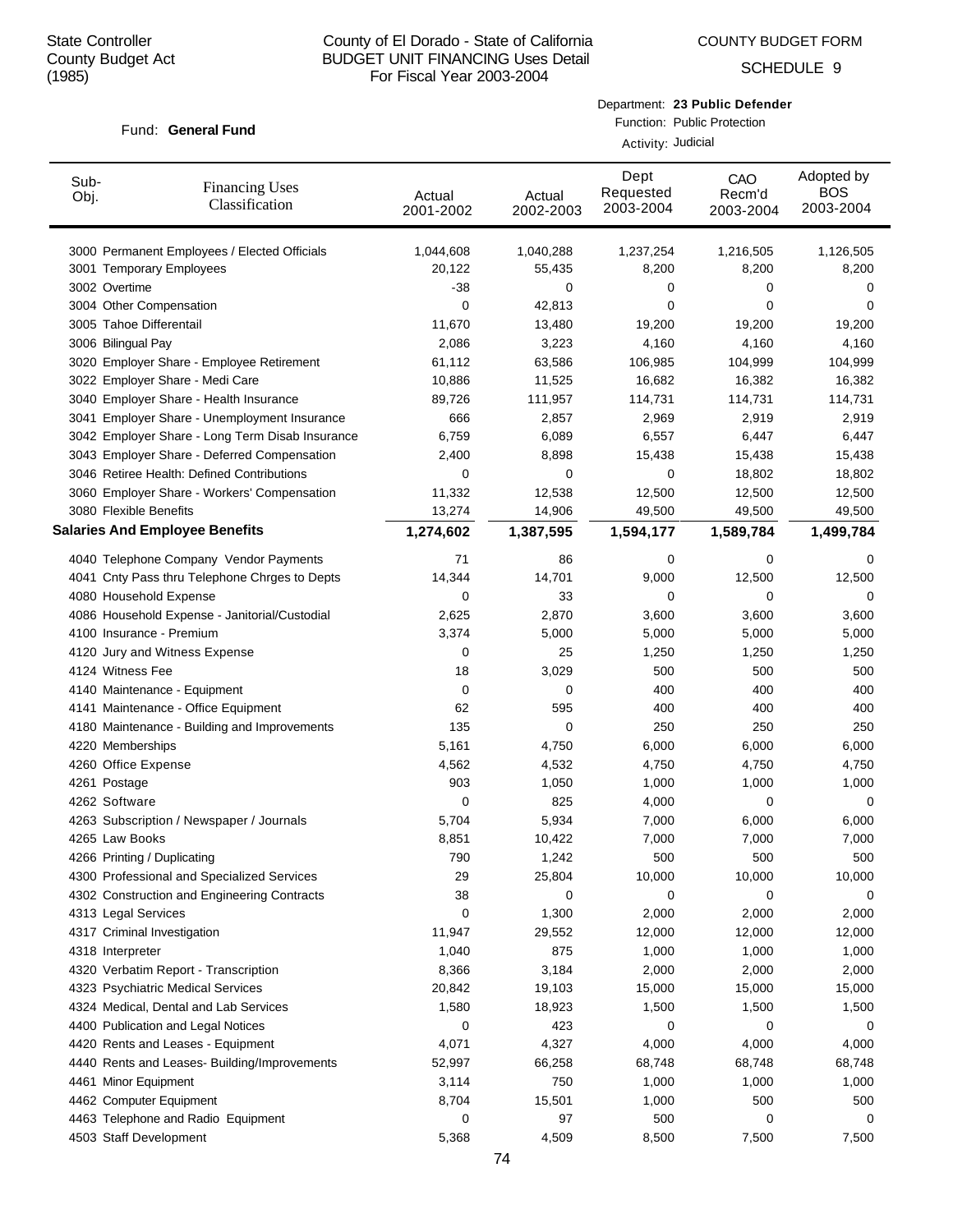COUNTY BUDGET FORM

| Fund: General Fund |  |
|--------------------|--|
|--------------------|--|

|                    | Department: 23 Public Defender |
|--------------------|--------------------------------|
|                    | Function: Public Protection    |
| Activity: Judicial |                                |

| Sub-<br>Obj.                 | <b>Financing Uses</b><br>Classification         | Actual<br>2001-2002 | Actual<br>2002-2003 | Dept<br>Requested<br>2003-2004 | CAO<br>Recm'd<br>2003-2004 | Adopted by<br><b>BOS</b><br>2003-2004 |
|------------------------------|-------------------------------------------------|---------------------|---------------------|--------------------------------|----------------------------|---------------------------------------|
|                              | 4600 Transportation and Travel                  | 1,015               | 1,220               | 1,000                          | 1,000                      | 1,000                                 |
|                              | 4602 Employee - Private Auto Mileage            | 3,003               | 3,157               | 3,000                          | 3,000                      | 3,000                                 |
|                              | 4605 Vehicle - Rent Or Lease                    | 4,538               | 4,733               | 3,800                          | 3,800                      | 3,800                                 |
| 4606 Fuel Purchases          |                                                 | 976                 | 1,156               | 1,000                          | 1,000                      | 1,000                                 |
|                              | 4607 Rent or Lease: Mileage Rate Rebate         | $\Omega$            | $\Omega$            | 0                              | $-5,621$                   | $-5,621$                              |
| 4620 Utilities               |                                                 | 6,772               | 6,398               | 7,500                          | 7,000                      | 7,000                                 |
| <b>Services And Supplies</b> |                                                 | 180,997             | 262,361             | 194,198                        | 184,577                    | 184,577                               |
|                              | 5300 Interfund Expenditures                     | 130                 | 150                 | 0                              | 0                          | 0                                     |
| <b>Other Charges</b>         |                                                 | 130                 | 150                 | $\bf{0}$                       | 0                          | $\bf{0}$                              |
|                              | 6042 Fixed Assets - Computer Sys Equipment      | 0                   | 1,873               | 4,000                          | 0                          | 0                                     |
| <b>Fixed Assets</b>          |                                                 | 0                   | 1,873               | 4,000                          | 0                          | $\bf{0}$                              |
| 7200 Intrafund Transfers     |                                                 | 10                  | 0                   | 0                              | 0                          | 0                                     |
|                              | 7220 Telephone Equipment and Support            | 7,279               | 7,895               | 9,000                          | 9,000                      | 9,000                                 |
|                              | 7222 Purchasing and Courier Services            | 0                   | 0                   | 250                            | 250                        | 250                                   |
| 7223 Mail Service            |                                                 | 979                 | 942                 | 950                            | 950                        | 950                                   |
| 7224 Stores Support          |                                                 | 1,351               | 1,227               | 1,227                          | 1,227                      | 1,227                                 |
| 7225 Central Duplicating     |                                                 | 354                 | 112                 | 600                            | 600                        | 600                                   |
|                              | 7226 Lease Administration Fee - (GS)            | $\Omega$            | 3,870               | 2,000                          | 2,000                      | 2,000                                 |
|                              | 7227 Internal Data Processing - (IS)            | 7,686               | 9,865               | 8,683                          | 7,492                      | 7,492                                 |
|                              | 7228 Internet Connect Charges -(IS)             | 1,010               | 964                 | 0                              | 0                          | 0                                     |
|                              | 7229 Intrafund Transfer: PC Support             | 5,794               | 1,660               | 3,000                          | 3,000                      | 3,000                                 |
|                              | 7230 Intrafund Transfer: IS Software            | 390                 | 0                   | 500                            | 500                        | 500                                   |
|                              | 7231 Intrafund Transfer: IS Programming Support | 0                   | 30                  | 0                              | 0                          | 0                                     |
|                              | 7232 Intrafnd: Maint Bldg & Improvmnts          | 82                  | 52                  | 100                            | 100                        | 100                                   |
|                              | 7234 Intrafnd: Network Support                  | 0                   | 0                   | 0                              | 8,683                      | 8,683                                 |
|                              | <b>Intrafund Transfers - only General Fund</b>  | 24,935              | 26,617              | 26,310                         | 33,802                     | 33,802                                |
|                              | <b>Total Financing Uses</b>                     | 1,480,664           | 1,678,596           | 1,818,685                      | 1,808,162                  | 1,718,162                             |
|                              | <b>Less Department Estimated Revenues</b>       | 262,654             | 274,806             | 273,158                        | 290,812                    | 290,812                               |
|                              |                                                 | 1,218,010           | 1,403,789           | 1,545,527                      | 1,517,350                  | 1,427,350                             |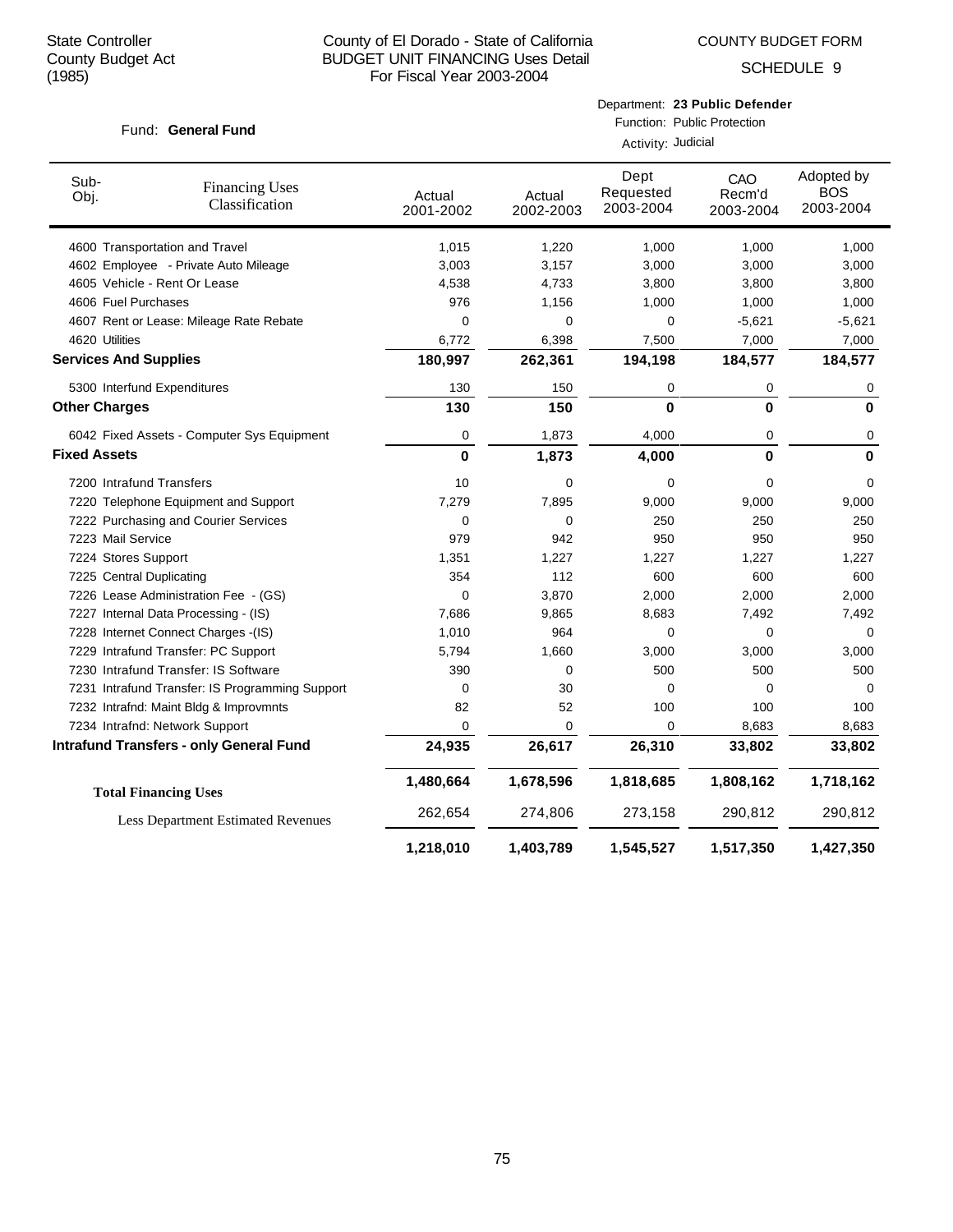SCHEDULE 9

#### Fund: General Fund

Department: **24 Sheriff**

Function: Public Protection Activity: Police Protection/Detention

| Sub-<br>Obj. | <b>Financing Uses</b><br>Classification         | Actual<br>2001-2002 | Actual<br>2002-2003 | Dept<br>Requested<br>2003-2004 | CAO<br>Recm'd<br>2003-2004 | Adopted by<br><b>BOS</b><br>2003-2004 |  |
|--------------|-------------------------------------------------|---------------------|---------------------|--------------------------------|----------------------------|---------------------------------------|--|
|              | 3000 Permanent Employees / Elected Officials    | 16,528,618          | 17,499,357          | 19,704,695                     | 19,449,695                 | 19,293,960                            |  |
|              | 3001 Temporary Employees                        | 345,810             | 404,045             | 367,225                        | 367,225                    | 367,225                               |  |
|              | 3002 Overtime                                   | 2,405,050           | 2,506,439           | 1,288,825                      | 1,288,825                  | 1,286,859                             |  |
|              | 3003 Standby Pay                                | 62,272              | 71,744              | 67,276                         | 67,276                     | 67,276                                |  |
|              | 3004 Other Compensation                         | 177,127             | 272,623             | 416,734                        | 416,734                    | 410,798                               |  |
|              | 3005 Tahoe Differentail                         | 153,240             | 169,942             | 218,941                        | 218,941                    | 218,941                               |  |
|              | 3006 Bilingual Pay                              | 13,869              | 14,126              | 14,560                         | 14,560                     | 14,560                                |  |
|              | 3007 Hazard Pay                                 | 3,329               | 8,789               | 36,505                         | 36,505                     | 36,505                                |  |
|              | 3020 Employer Share - Employee Retirement       | 1,367,074           | 1,490,636           | 4,396,754                      | 4,396,754                  | 4,359,348                             |  |
|              | 3021 Employer Share - O.a.s.d.i.                | 0                   | 0                   | 1,043                          | 1,043                      | 1,043                                 |  |
|              | 3022 Employer Share - Medi Care                 | 212,666             | 231,246             | 248,381                        | 248,381                    | 247,077                               |  |
|              | 3040 Employer Share - Health Insurance          | 2,069,797           | 2,686,101           | 2,701,600                      | 2,701,600                  | 2,701,600                             |  |
|              | 3041 Employer Share - Unemployment Insurance    | 14,663              | 55,497              | 45,101                         | 45,101                     | 44,716                                |  |
|              | 3042 Employer Share - Long Term Disab Insurance | 55,136              | 55,365              | 54,147                         | 54,147                     | 54,147                                |  |
|              | 3043 Employer Share - Deferred Compensation     | 9,200               | 24,221              | 46,431                         | 46,431                     | 46,431                                |  |
|              | 3046 Retiree Health: Defined Contributions      | 0                   | 0                   | 435,975                        | 435,975                    | 435,975                               |  |
|              | 3060 Employer Share - Workers' Compensation     | 1,795,850           | 2,117,835           | 2,368,212                      | 2,368,212                  | 2,344,813                             |  |
|              | 3080 Flexible Benefits                          | 225,499             | 202,946             | 761,956                        | 761,956                    | 751,958                               |  |
|              | <b>Salaries And Employee Benefits</b>           | 25,439,199          | 27,810,912          | 33,174,361                     | 32,919,361                 | 32,683,232                            |  |
|              | 4020 Clothing and Personal Supplies             | 115,651             | 117,923             | 114,108                        | 114,108                    | 102,775                               |  |
|              | 4040 Telephone Company Vendor Payments          | 66,859              | 51,593              | 80,015                         | 80,015                     | 79,867                                |  |
|              | 4041 Cnty Pass thru Telephone Chrges to Depts   | 146,245             | 160,062             | 179,949                        | 178,955                    | 178,714                               |  |
|              | 4042 Radio Vendor Payments                      | 60                  | 0                   | 500                            | 500                        | 500                                   |  |
|              | 4060 Food and Food Products                     | 349,199             | 414,356             | 340,670                        | 428,510                    | 428,310                               |  |
|              | 4080 Household Expense                          | 77,862              | 78,749              | 89,530                         | 89,342                     | 89,342                                |  |
|              | 4081 Household Expense - Paper Goods            | 0                   | 70                  | 0                              | 0                          | 0                                     |  |
|              | 4082 Household Expense - Other                  | 10,593              | 9,762               | 11,800                         | 11,800                     | 11,800                                |  |
|              | 4083 Household Expense - Laundry                | 7,222               | 11,335              | 8,900                          | 8,900                      | 8,900                                 |  |
|              | 4085 Household Expense - Refuse Disposal        | 28,561              | 24,028              | 38,262                         | 38,262                     | 38,262                                |  |
|              | 4086 Household Expense - Janitorial/Custodial   | 1,737               | 2,017               | 3,300                          | 3,300                      | 3,300                                 |  |
|              | 4100 Insurance - Premium                        | 173,707             | 241,463             | 307,769                        | 307,769                    | 305,758                               |  |
|              | 4101 Insurance - Additional Liability           | 512                 | 852                 | 852                            | 852                        | 852                                   |  |
|              | 4140 Maintenance - Equipment                    | 53,192              | 85,130              | 78,290                         | 78,215                     | 77,715                                |  |
|              | 4141 Maintenance - Office Equipment             | 6,169               | 3,807               | 4,625                          | 4,625                      | 4,625                                 |  |
|              | 4142 Maintenance - Telephone / Radio            | 589                 | 1,813               | 25,590                         | 25,590                     | 15,590                                |  |
|              | 4143 Maintenance - Service Contracts            | 500                 | 1,017               | 15,800                         | 15,800                     | 8,800                                 |  |
|              | 4160 Maintenance Vehicles - Service Contract    | 2,307               | 2,975               | 1,000                          | 1,000                      | 1,000                                 |  |
|              | 4161 Maintenance Vehicles - Parts/Direct Chrg   | 1,283               | 20                  | 0                              | 0                          | 0                                     |  |
|              | 4162 Maintenance Vehicles - Supplies            | 21,904              | 5,180               | 4,640                          | 4,640                      | 4,640                                 |  |
|              | 4164 Maintenance Vehicles - Tires and Tubes     | 554                 | 30                  | 3,000                          | 3,000                      | 3,000                                 |  |
|              | 4165 Maintenance Vehicles - Oil and Grease      | 6                   | 0                   | 0                              | 0                          | 0                                     |  |
|              | 4180 Maintenance - Building and Improvements    | 18,881              | 54,877              | 8,897                          | 8,533                      | 7,033                                 |  |
|              | 4182 Maintenance - Rental Property              | 0                   | 98                  | 0                              | 0                          | 0                                     |  |
|              | 4183 Maintenance - Grounds                      | 49                  | 0                   | 225                            | 225                        | 225                                   |  |
|              | 4200 Medical, Dental and Laboratory Supplies    | 11                  | 89                  | 0                              | 0                          | 0                                     |  |
|              | 4220 Memberships                                | 2,610               | 3,056               | 4,559                          | 4,559                      | 4,439                                 |  |
|              | 4221 Memberships - Legislative Advocacy         | 7,596               | 5,879               | 6,750                          | 6,750                      | 6,750                                 |  |
|              | 4240 Miscellaneous Expense                      | 0                   | 428                 | 0                              | 0                          | 0                                     |  |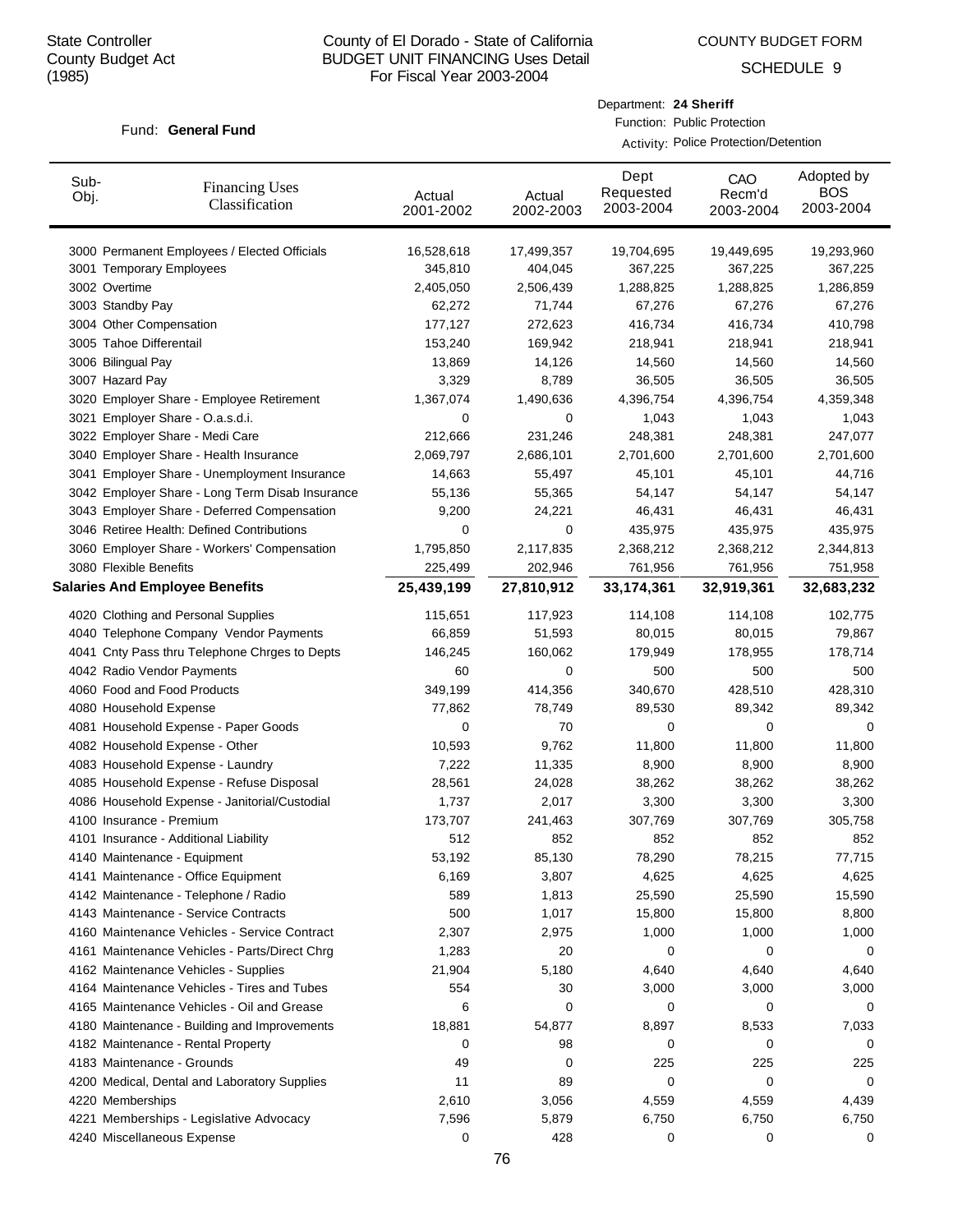SCHEDULE 9

### Fund: General Fund

Department: **24 Sheriff**

Function: Public Protection Activity: Police Protection/Detention

| Sub-<br>Obj. | <b>Financing Uses</b><br>Classification                       | Actual<br>2001-2002 | Actual<br>2002-2003 | Dept<br>Requested<br>2003-2004 | CAO<br>Recm'd<br>2003-2004 | Adopted by<br><b>BOS</b><br>2003-2004 |
|--------------|---------------------------------------------------------------|---------------------|---------------------|--------------------------------|----------------------------|---------------------------------------|
|              | 4260 Office Expense                                           | 88,034              | 91,877              | 69,685                         | 74,098                     | 73,898                                |
|              | 4261 Postage                                                  | 16,849              | 18,592              | 18,675                         | 18,675                     | 18,636                                |
|              | 4262 Software                                                 | 185,777             | 76,839              | 41,853                         | 41,853                     | 36,153                                |
|              | 4263 Subscription / Newspaper / Journals                      | 6,401               | 4,493               | 4,939                          | 4,939                      | 4,939                                 |
|              | 4264 Books / Manuals                                          | 1,026               | 1,387               | 890                            | 890                        | 890                                   |
|              | 4265 Law Books                                                | 1,807               | 2,367               | 2,075                          | 2,075                      | 2,075                                 |
|              | 4266 Printing / Duplicating                                   | 0                   | 5,040               | 4,500                          | 4,500                      | 4,500                                 |
|              | 4300 Professional and Specialized Services                    | 271,016             | 239,320             | 203,500                        | 268,500                    | 268,500                               |
|              | 4308 External Data Processing Services                        | 70,821              | 15,891              | 62,875                         | 62,875                     | 62,875                                |
|              | 4320 Verbatim Report - Transcription                          | 2,122               | 0                   | 0                              | 0                          | 0                                     |
|              | 4323 Psychiatric Medical Services                             | 10,025              | 9,900               | 16,250                         | 16,250                     | 16,250                                |
|              | 4324 Medical, Dental and Lab Services                         | 107,033             | 185,754             | 232,000                        | 232,000                    | 232,000                               |
|              | 4334 Fire Prevention and Inspection                           | 0                   | 125                 | 1,430                          | 1,430                      | 1,430                                 |
|              | 4400 Publication and Legal Notices                            | 3,134               | 3,872               | 2,940                          | 2,940                      | 2,940                                 |
|              | 4420 Rents and Leases - Equipment                             | 52,051              | 134,312             | 59,848                         | 59,735                     | 59,544                                |
|              | 4421 Security System                                          | 0                   | 120                 | 2,050                          | 2,050                      | 2,050                                 |
|              | 4440 Rents and Leases- Building/Improvements                  | 102,336             | 130,921             | 149,453                        | 157,978                    | 157,978                               |
|              | 4460 Small Tools and Instruments                              | 29,963<br>139,489   | 69,627              | 46,350                         | 46,350                     | 46,311                                |
|              | 4461 Minor Equipment                                          | 64,179              | 126,474<br>70,349   | 42,373<br>42,100               | 42,373                     | 42,123                                |
|              | 4462 Computer Equipment<br>4463 Telephone and Radio Equipment | 89,266              | 59,534              | 37,905                         | 26,500<br>37,905           | 6,500<br>37,905                       |
|              | 4464 Law Enforcement Equipment                                | 96,133              | 55,436              | 34,040                         | 34,040                     | 34,040                                |
|              | 4465 Vehicle Equipment                                        | 60,706              | 73,164              | 16,710                         | 16,710                     | 16,710                                |
|              | 4500 Special Departmental Expense                             | 119,729             | 114,643             | 128,649                        | 140,141                    | 132,186                               |
|              | 4502 Educational Materials                                    | 323                 | 3,442               | 200                            | 200                        | 200                                   |
|              | 4503 Staff Development                                        | 219,491             | 163,443             | 220,700                        | 220,700                    | 220,700                               |
|              | 4505 Sb 924 - Transportation and Travel                       | 52,497              | 94,908              | 57,609                         | 57,609                     | 57,609                                |
|              | 4506 Film Development/Photography Supplies                    | 2,177               | 3,791               | 2,490                          | 2,490                      | 2,490                                 |
|              | 4509 Detective Expense                                        | 19,074              | 31,507              | 34,100                         | 34,100                     | 24,600                                |
|              | 4529 Software License                                         | 70,619              | 20,215              | 2,775                          | 2,775                      | 2,775                                 |
|              | 4600 Transportation and Travel                                | 151,379             | 122,182             | 107,275                        | 107,275                    | 107,175                               |
|              | 4601 Volunteer - Transportation and Travel                    | 680                 | 198                 | 750                            | 750                        | 750                                   |
|              | 4602 Employee - Private Auto Mileage                          | 7,597               | 4,545               | 5,771                          | 5,771                      | 5,771                                 |
|              | 4603 Court Interpreter - Private Auto Mileage                 | $-545$              | 0                   | 0                              | 0                          | 0                                     |
|              | 4604 Volunteer - Private Auto Mileage                         | 767                 | 399                 | 300                            | 300                        | 300                                   |
|              | 4605 Vehicle - Rent Or Lease                                  | 851,853             | 1,016,916           | 865,621                        | 961,526                    | 946,539                               |
|              | 4606 Fuel Purchases                                           | 247,033             | 297,080             | 249,917                        | 249,917                    | 246,215                               |
|              | 4607 Rent or Lease: Mileage Rate Rebate                       | 0                   | 0                   | 0                              | $-1,024,023$               | $-1,024,023$                          |
|              | 4620 Utilities                                                | 468,002             | 533,051             | 564,765                        | 512,065                    | 512,065                               |
|              | <b>Services And Supplies</b>                                  | 4,702,701           | 5,058,322           | 4,662,394                      | 3,841,512                  | 3,745,796                             |
|              | 5000 Support and Care of Persons                              | 53,538              | 0                   | 0                              | 0                          |                                       |
|              | 5060 Retirement of Other Long Term Debt                       | 135,068             | 0                   | 0                              | 0                          | O                                     |
|              | 5240 Contribution To Non-county Governmental                  | 0                   | 0                   | 0                              | 16,787                     | 16,787                                |
|              | 5300 Interfund Expenditures                                   | 20,366              | 6,367               | 9,200                          | 9,200                      | 9,200                                 |
|              | 5317 InterFnd: Detention Medical                              | 998,899             | 1,035,420           | 1,098,052                      | 1,147,552                  | 1,147,552                             |
|              | <b>Other Charges</b>                                          | 1,207,870           | 1,041,787           | 1,107,252                      | 1,173,539                  | 1,173,539                             |
|              | 6025 Leasehold Improvements                                   | 0                   | 4,275               | 0                              | 0                          | 0                                     |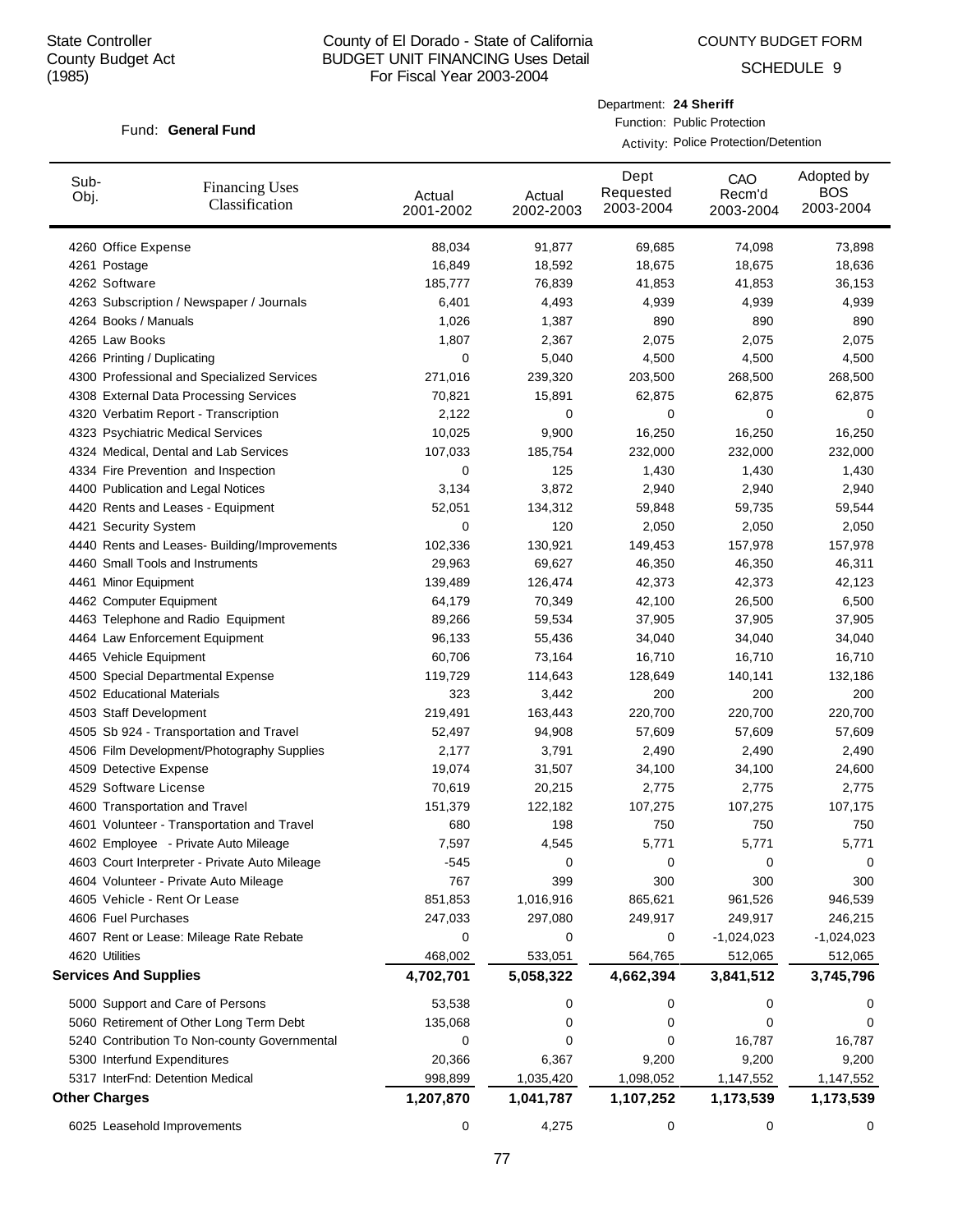Department: **24 Sheriff** Function: Public Protection

**22,568,780 24,945,436 29,574,982 27,861,578 28,159,428**

SCHEDULE 9

### Fund: General Fund

|                             |                                                 |                     |                     | Activity: Police Protection/Detention |                            |                                       |
|-----------------------------|-------------------------------------------------|---------------------|---------------------|---------------------------------------|----------------------------|---------------------------------------|
| Sub-<br>Obj.                | <b>Financing Uses</b><br>Classification         | Actual<br>2001-2002 | Actual<br>2002-2003 | Dept<br>Requested<br>2003-2004        | CAO<br>Recm'd<br>2003-2004 | Adopted by<br><b>BOS</b><br>2003-2004 |
|                             | 6040 Fixed Assets - Equipment                   | 254,858             | 209,908             | 65,545                                | 239,370                    | 223,850                               |
|                             | 6042 Fixed Assets - Computer Sys Equipment      | 206,657             | 168,195             | 27,750                                | 146,890                    | 146,890                               |
| <b>Fixed Assets</b>         |                                                 | 461,515             | 382,378             | 93,295                                | 386,260                    | 370,740                               |
|                             | 7000 Operating Transfers Out                    | 67,854              | 0                   | 0                                     | 0                          | 0                                     |
|                             | 7001 Operating Transfers Out: Fleet             | 359,126             | 0                   | 0                                     | 0                          | 0                                     |
| <b>Other Financing Uses</b> |                                                 | 426,980             | $\bf{0}$            | $\bf{0}$                              | $\bf{0}$                   | 0                                     |
|                             | 7200 Intrafund Transfers                        | 32,679              | $-15,374$           | $-1,300$                              | $-1,300$                   | $-1,300$                              |
|                             | 7220 Telephone Equipment and Support            | 96,291              | 111,669             | 94,349                                | 94,349                     | 93,714                                |
|                             | 7221 Radio Equipment and Support                | 148,476             | $-14,368$           | $-13,500$                             | $-13,500$                  | $-13,500$                             |
| 7223 Mail Service           |                                                 | 5,088               | 4,860               | 5,910                                 | 5,910                      | 5,910                                 |
| 7224 Stores Support         |                                                 | 30,395              | 28,036              | 44,728                                | 44,728                     | 44,728                                |
|                             | 7225 Central Duplicating                        | 11,197              | 15,084              | 8,371                                 | 8,371                      | 8,371                                 |
|                             | 7226 Lease Administration Fee - (GS)            | 6,174               | 8,116               | 9,909                                 | 9,322                      | 9,322                                 |
|                             | 7227 Internal Data Processing - (IS)            | 197,982             | 221,456             | 148,088                               | 148,088                    | 148,088                               |
|                             | 7228 Internet Connect Charges - (IS)            | 58,190              | 59,870              | 61,380                                | 61,380                     | 61,380                                |
|                             | 7229 Intrafund Transfer: PC Support             | 189                 | 580                 | 3,400                                 | 3,400                      | 3,400                                 |
|                             | 7230 Intrafund Transfer: IS Software            | 2,065               | 945                 | 1,000                                 | 1,000                      | 1,000                                 |
|                             | 7231 Intrafund Transfer: IS Programming Support | 972                 | 1,530               | 750                                   | 750                        | 750                                   |
|                             | 7232 Intrafnd: Maint Bldg & Improvmnts          | 92,179              | 85,526              | 94,350                                | 94,350                     | 94,350                                |
|                             | 7234 Intrafnd: Network Support                  | 0                   | 0                   | 44,861                                | 44,861                     | 44,861                                |
|                             | <b>Intrafund Transfers - only General Fund</b>  | 681,876             | 507,929             | 502,296                               | 501,709                    | 501,074                               |
|                             | <b>Total Financing Uses</b>                     | 32,920,140          | 34,801,328          | 39,539,598                            | 38,822,381                 | 38,474,381                            |
|                             | <b>Less Department Estimated Revenues</b>       | 10,351,361          | 9,855,893           | 9,964,616                             | 10,960,803                 | 10,314,953                            |
|                             |                                                 |                     |                     |                                       |                            |                                       |

# 78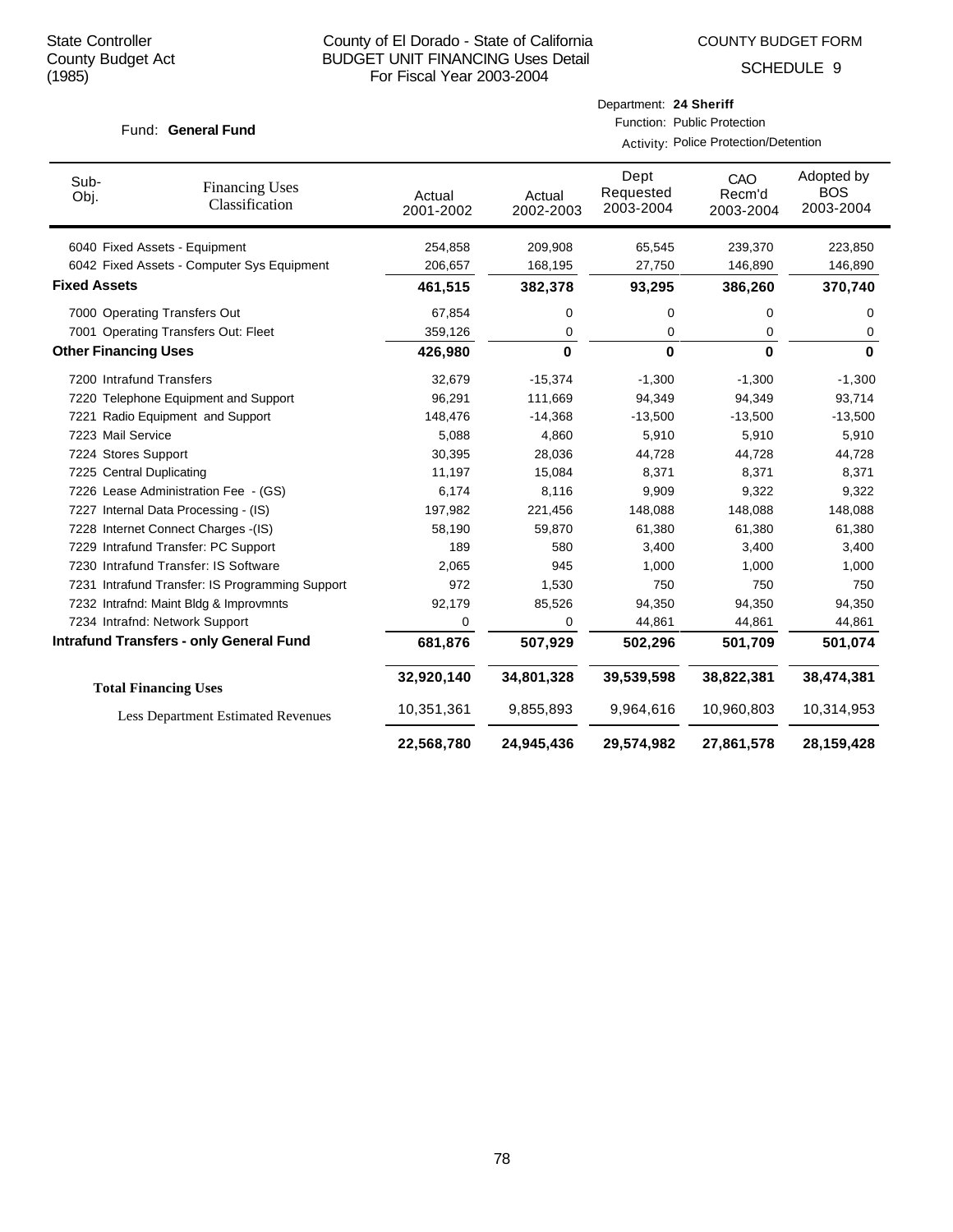COUNTY BUDGET FORM

| Fund: Jail Commissary        |                                           |                     | Department: 24 Sheriff<br>Function: Public Protection |                                |                            |                                       |  |
|------------------------------|-------------------------------------------|---------------------|-------------------------------------------------------|--------------------------------|----------------------------|---------------------------------------|--|
|                              |                                           |                     |                                                       |                                |                            |                                       |  |
| Sub-<br>Obj.                 | <b>Financing Uses</b><br>Classification   | Actual<br>2001-2002 | Actual<br>2002-2003                                   | Dept<br>Requested<br>2003-2004 | CAO<br>Recm'd<br>2003-2004 | Adopted by<br><b>BOS</b><br>2003-2004 |  |
|                              | 4500 Special Departmental Expense         |                     | 0                                                     | 0                              | 476,000                    | 476,000                               |  |
| <b>Services And Supplies</b> |                                           | $\bf{0}$            | $\bf{0}$                                              | 0                              | 476,000                    | 476,000                               |  |
|                              | <b>Total Financing Uses</b>               | 0                   | 0                                                     | 0                              | 476,000                    | 476,000                               |  |
|                              | <b>Less Department Estimated Revenues</b> | 0                   | 0                                                     | 0                              | 476.000                    | 476,000                               |  |
|                              |                                           |                     | 0                                                     |                                | 0                          | 0                                     |  |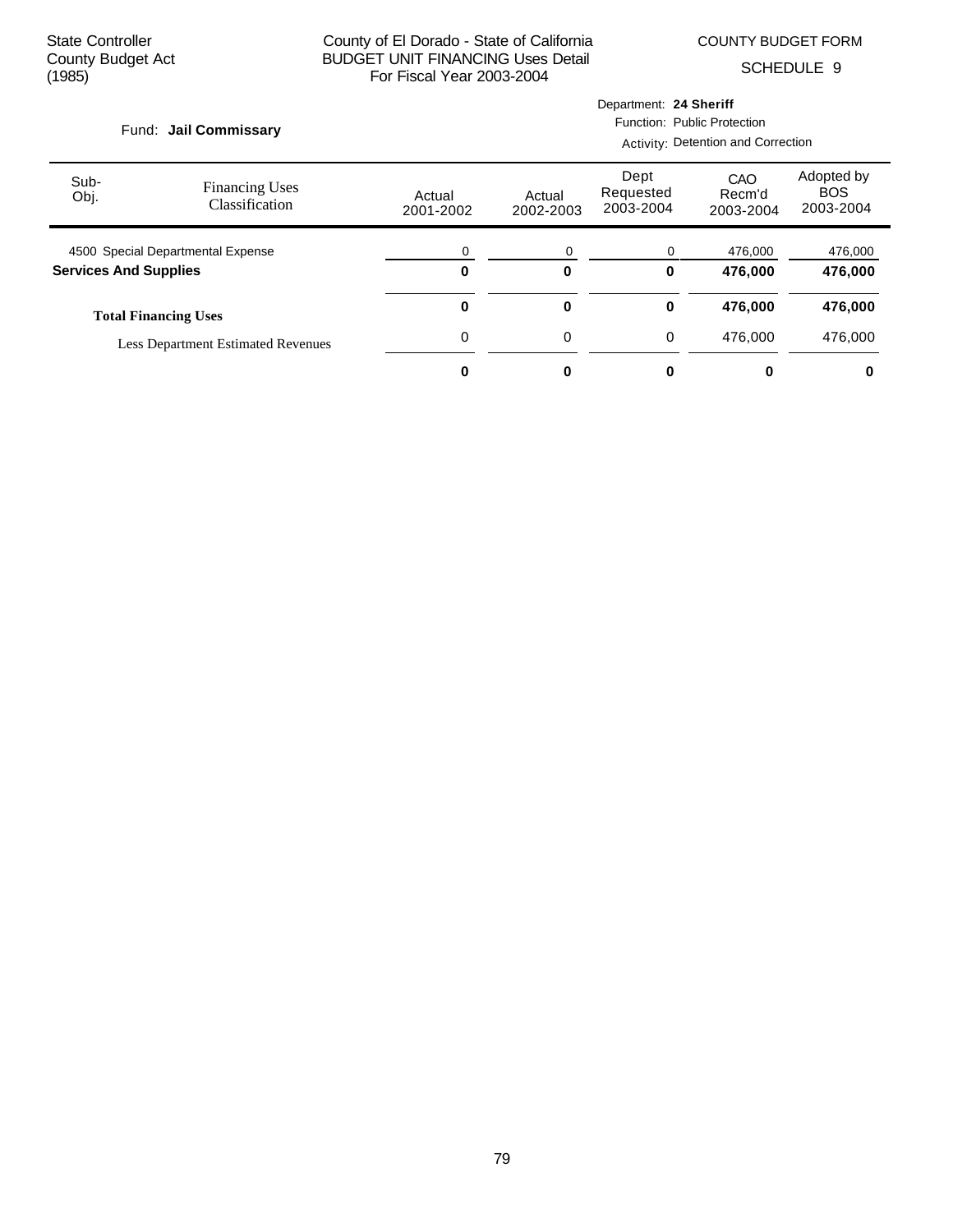SCHEDULE 9

#### Fund: General Fund

Department: **25 Probation**

Function: Public Protection Activity: Detention and Correction

| Sub-<br>Obj. | <b>Financing Uses</b><br>Classification         | Actual<br>2001-2002 | Actual<br>2002-2003 | Dept<br>Requested<br>2003-2004 | CAO<br>Recm'd<br>2003-2004 | Adopted by<br><b>BOS</b><br>2003-2004 |
|--------------|-------------------------------------------------|---------------------|---------------------|--------------------------------|----------------------------|---------------------------------------|
|              | 3000 Permanent Employees / Elected Officials    | 3,209,176           | 3,448,550           | 3,616,551                      | 3,884,627                  | 3,697,707                             |
|              | 3001 Temporary Employees                        | 152,228             | 231,351             | 136,061                        | 148,936                    | 165,436                               |
|              | 3002 Overtime                                   | 155,465             | 84,753              | 31,632                         | 105,500                    | 105,500                               |
|              | 3004 Other Compensation                         | $-242$              | 6,441               | 0                              | 0                          | 0                                     |
|              | 3005 Tahoe Differentail                         | 38,211              | 45,288              | 46,800                         | 46,800                     | 46,800                                |
|              | 3006 Bilingual Pay                              | 1,160               | 1,043               | 1,040                          | 1,040                      | 1,040                                 |
|              | 3020 Employer Share - Employee Retirement       | 259,674             | 298,279             | 857,127                        | 907,051                    | 887,621                               |
|              | 3021 Employer Share - O.a.s.d.i.                | 0                   | 0                   | 0                              | 0                          | 0                                     |
|              | 3022 Employer Share - Medi Care                 | 43,644              | 47,072              | 43,698                         | 47,034                     | 45,984                                |
|              | 3040 Employer Share - Health Insurance          | 514,057             | 664,661             | 783,664                        | 845,048                    | 822,158                               |
|              | 3041 Employer Share - Unemployment Insurance    | 4,120               | 14,947              | 8,633                          | 9,185                      | 9,015                                 |
|              | 3042 Employer Share - Long Term Disab Insurance | 22,263              | 21,668              | 19,065                         | 20,114                     | 19,734                                |
|              | 3043 Employer Share - Deferred Compensation     | 2,178               | 4,686               | 11,956                         | 11,956                     | 11,956                                |
|              | 3060 Employer Share - Workers' Compensation     | 122,236             | 144,772             | 222,698                        | 222,698                    | 222,698                               |
|              | 3080 Flexible Benefits                          | 11,805              | 9,475               | 12,269                         | 12,269                     | 12,269                                |
|              | <b>Salaries And Employee Benefits</b>           | 4,535,973           | 5,022,985           | 5,791,193                      | 6,262,257                  | 6,047,917                             |
|              | 4020 Clothing and Personal Supplies             | 9,088               | 10,203              | 10,394                         | 10,394                     | 10,394                                |
|              | 4022 Uniforms                                   | 9,295               | 7,994               | 6,555                          | 6,555                      | 6,555                                 |
|              | 4040 Telephone Company Vendor Payments          | 7,014               | 6,089               | 4,652                          | 8,012                      | 8,012                                 |
|              | 4041 Cnty Pass thru Telephone Chrges to Depts   | 24,101              | 22,237              | 23,936                         | 24,536                     | 24,536                                |
|              | 4060 Food and Food Products                     | 85,981              | 83,454              | 91,384                         | 91,384                     | 91,384                                |
|              | 4080 Household Expense                          | 17,887              | 20,609              | 17,561                         | 17,561                     | 17,561                                |
|              | 4086 Household Expense - Janitorial/Custodial   | 5,460               | 5,472               | 6,620                          | 6,620                      | 6,620                                 |
|              | 4100 Insurance - Premium                        | 14,597              | 23,761              | 31,391                         | 31,391                     | 31,391                                |
|              | 4140 Maintenance - Equipment                    | 5,316               | 5,931               | 8,628                          | 8,628                      | 8,628                                 |
|              | 4141 Maintenance - Office Equipment             | 37                  | 0                   | 0                              | 0                          | 0                                     |
|              | 4162 Maintenance Vehicles - Supplies            | 78                  | 6                   | 0                              | 0                          | 0                                     |
|              | 4164 Maintenance Vehicles - Tires and Tubes     | -94                 | 0                   | 0                              | 0                          | 0                                     |
|              | 4180 Maintenance - Building and Improvements    | 6,025               | -29                 | 1,065                          | 26,065                     | 26,065                                |
|              | 4200 Medical, Dental and Laboratory Supplies    | 433                 | 0                   | 0                              | 0                          | 0                                     |
|              | 4201 Medical Supplies - Field                   | 1,914               | 672                 | 0                              | 0                          | 0                                     |
|              | 4220 Memberships                                | 3,459               | 6,899               | 3,709                          | 3,709                      | 3,709                                 |
|              | 4260 Office Expense                             | 18,774              | 18,168              | 14,780                         | 15,230                     | 15,230                                |
|              | 4261 Postage                                    | 9,471               | 11,276              | 10,315                         | 10,315                     | 10,315                                |
|              | 4262 Software                                   | 0                   | 0                   | 0                              | 5,100                      | 5,100                                 |
|              | 4263 Subscription / Newspaper / Journals        | 376                 | 177                 | 2,479                          | 7,479                      | 7,479                                 |
|              | 4265 Law Books                                  | 1,427               | 1,283               | 1,123                          | 1,344                      | 1,344                                 |
|              | 4300 Professional and Specialized Services      | 141,685             | 110,591             | 100,124                        | 145,124                    | 145,124                               |
|              | 4318 Interpreter                                | 454                 | 634                 | 1,500                          | 1,500                      | 1,500                                 |
|              | 4323 Psychiatric Medical Services               | 5,175               | 2,475               | 4,725                          | 4,725                      | 4,725                                 |
|              | 4324 Medical, Dental and Lab Services           | 9,241               | 2,453               | 13,766                         | 13,766                     | 13,766                                |
|              | 4329 Probation - Non Govmt Agency Assist        | 850                 | 775                 | 1,800                          | 1,800                      | 1,800                                 |
|              | 4335 El Dorado County (EDC) Dept or Agency      | 12                  | 0                   | 0                              | 0                          | 0                                     |
|              | 4420 Rents and Leases - Equipment               | 9,218               | 12,260              | 13,981                         | 14,826                     | 14,826                                |
|              | 4440 Rents and Leases- Building/Improvements    | 116,731             | 100,348             | 83,994                         | 83,994                     | 83,994                                |
|              | 4460 Small Tools and Instruments                | 1,529               | 271                 | 500                            | 500                        | 500                                   |
|              | 4461 Minor Equipment                            | 20,364              | 12,653              | 5,957                          | 9,147                      | 9,147                                 |
|              | 4462 Computer Equipment                         | 43,537              | 1,329               | 0                              | 3,775                      | 3,775                                 |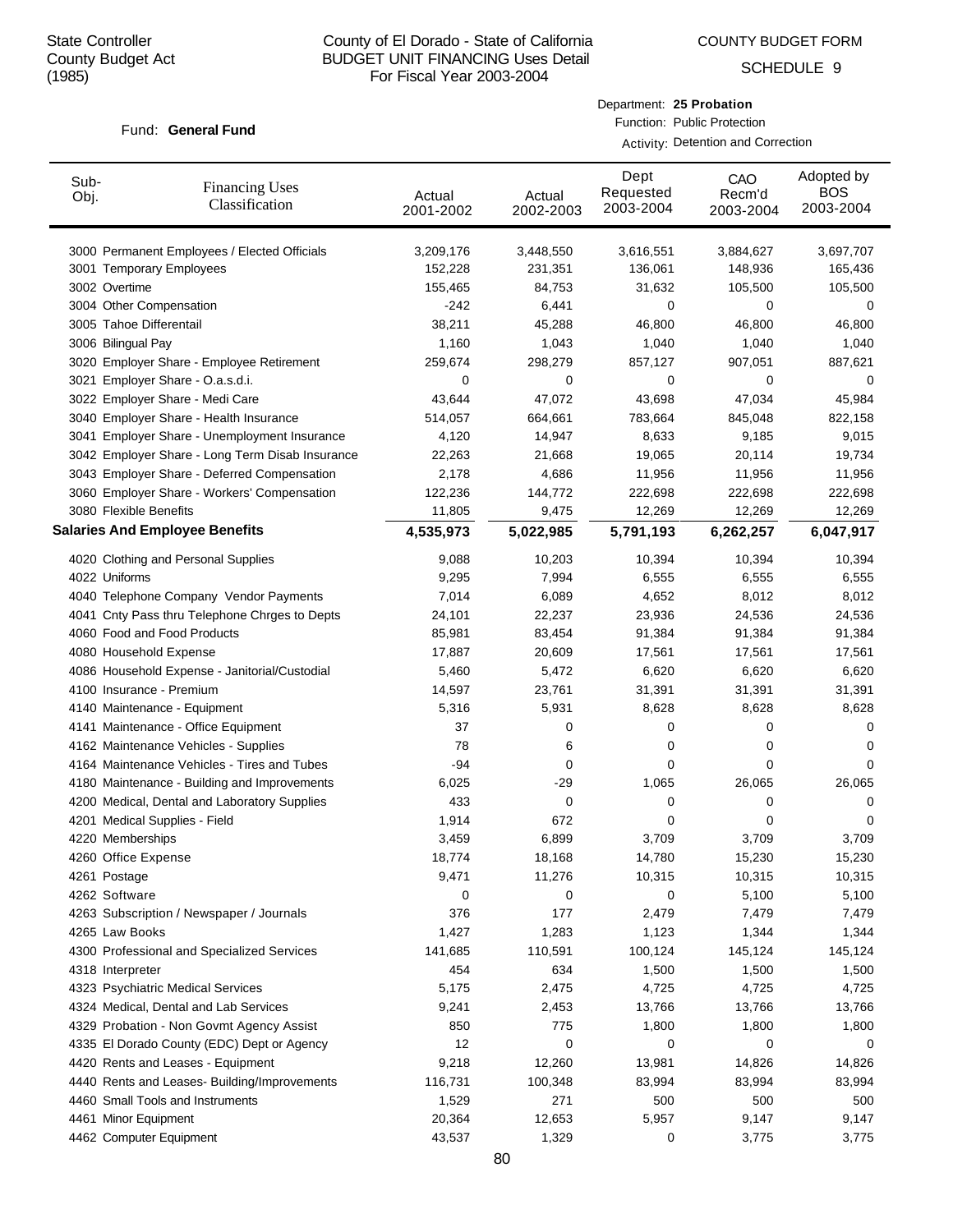SCHEDULE 9

### Fund: General Fund

Department: **25 Probation**

Function: Public Protection Activity: Detention and Correction

| Sub-<br>Obj.        | <b>Financing Uses</b><br>Classification         | Actual<br>2001-2002 | Actual<br>2002-2003 | Dept<br>Requested<br>2003-2004 | CAO<br>Recm'd<br>2003-2004 | Adopted by<br><b>BOS</b><br>2003-2004 |
|---------------------|-------------------------------------------------|---------------------|---------------------|--------------------------------|----------------------------|---------------------------------------|
|                     | 4463 Telephone and Radio Equipment              | 10,258              | 8,333               | 0                              | 0                          | 0                                     |
|                     | 4464 Law Enforcement Equipment                  | 13,390              | 15,091              | 16,779                         | 30,265                     | 30,265                                |
|                     | 4465 Vehicle Equipment                          | 958                 | 0                   | 0                              | 0                          | 0                                     |
|                     | 4500 Special Departmental Expense               | 4,359               | 5,529               | 2,410                          | 2,410                      | 2,410                                 |
|                     | 4503 Staff Development                          | 5,103               | 4,112               | 6,250                          | 6,250                      | 6,250                                 |
|                     | 4505 Sb 924 - Transportation and Travel         | 41,983              | 26,107              | 40,000                         | 40,000                     | 40,000                                |
|                     | 4529 Software License                           | 17,596              | 12,998              | 2,212                          | 26,212                     | 26,212                                |
|                     | 4534 Ammunition                                 | 15,196              | 9,823               | 15,125                         | 15,125                     | 15,125                                |
|                     | 4600 Transportation and Travel                  | 11,747              | 6,524               | 13,140                         | 13,140                     | 13,140                                |
|                     | 4602 Employee - Private Auto Mileage            | 19,455              | 15,492              | 13,960                         | 17,460                     | 17,460                                |
|                     | 4605 Vehicle - Rent Or Lease                    | 59,779              | 66,726              | 78,395                         | 82,920                     | 82,920                                |
|                     | 4606 Fuel Purchases                             | 12,769              | 15,880              | 25,454                         | 26,951                     | 26,951                                |
|                     | 4607 Rent or Lease: Mileage Rate Rebate         | 0                   | 0                   | 0                              | $-72,232$                  | $-72,232$                             |
|                     | 4620 Utilities                                  | 74,828              | 75,456              | 94,593                         | 94,593                     | 94,593                                |
|                     | 4641 98/99 Net County Cost Savings              | 11,140              | 0                   | 0                              | 0                          | 0                                     |
|                     | 4642 99/00 Net County Cost Savings              | 88,860              | 0                   | 0                              | 0                          | 0                                     |
|                     | <b>Services And Supplies</b>                    | 956,857             | 730,061             | 769,257                        | 836,574                    | 836,574                               |
|                     | 5000 Support and Care of Persons                | 661,748             | 515,754             | 406,674                        | 607,054                    | 607,054                               |
|                     | 5300 Interfund Expenditures                     | 22,897              | 3,807               | 3,996                          | 3,996                      | 3,996                                 |
|                     | 5317 InterFnd: Detention Medical                | 0                   | 52,569              | 59,775                         | 59,775                     | 59,775                                |
|                     | 5319 Interfnd: Mental Health Services           | 0                   | 60,000              | 60,000                         | 60,000                     | 60,000                                |
|                     | <b>Other Charges</b>                            | 684,645             | 632,129             | 530,445                        | 730,825                    | 730,825                               |
|                     | 6040 Fixed Assets - Equipment                   | 26,212              | 3,112               | 2,564                          | 73,472                     | 73,472                                |
|                     | 6042 Fixed Assets - Computer Sys Equipment      | 12,234              | 67,636              | 0                              | 30,965                     | 30,965                                |
| <b>Fixed Assets</b> |                                                 | 38,446              | 70,749              | 2,564                          | 104,437                    | 104,437                               |
|                     | 7000 Operating Transfers Out                    | 43,664              | 12,700              | 0                              | 0                          | 0                                     |
|                     | 7001 Operating Transfers Out: Fleet             | 69,350              | 0                   | 0                              | 0                          | 0                                     |
|                     | <b>Other Financing Uses</b>                     | 113,014             | 12,700              | 0                              | 0                          | $\bf{0}$                              |
|                     | 7100 Residual Equity Transfers Out              | 0                   | 118,134             | 0                              | 0                          | 0                                     |
|                     | <b>Residual Equity Transfers</b>                | 0                   | 118,134             | 0                              | 0                          | $\bf{0}$                              |
|                     | 7200 Intrafund Transfers                        | 20,303              | 8,892               | 17,220                         | 17,220                     | 17,220                                |
|                     | 7220 Telephone Equipment and Support            | 21,805              | 24,389              | 23,367                         | 25,076                     | 25,076                                |
|                     | 7221 Radio Equipment and Support                | 3,662               | 3,032               | 2,616                          | 2,616                      | 2,616                                 |
|                     | 7223 Mail Service                               | 2,841               | 2,700               | 4,102                          | 4,102                      | 4,102                                 |
|                     | 7224 Stores Support                             | 6,881               | 6,904               | 8,845                          | 8,845                      | 8,845                                 |
|                     | 7225 Central Duplicating                        | 6,868               | 5,823               | 5,300                          | 5,300                      | 5,300                                 |
|                     | 7226 Lease Administration Fee - (GS)            | 5,948               | 5,433               | 5,298                          | 5,298                      | 5,298                                 |
|                     | 7227 Internal Data Processing - (IS)            | 248,409             | 258,866             | 151,058                        | 151,058                    | 151,058                               |
|                     | 7228 Internet Connect Charges - (IS)            | 7,048               | 8,548               | 2,940                          | 4,116                      | 4,116                                 |
|                     | 7229 Intrafund Transfer: PC Support             | 19,669              | 8,700               | 18,443                         | 18,443                     | 18,443                                |
|                     | 7230 Intrafund Transfer: IS Software            | 1,505               | 0                   | 0                              | 0                          | 0                                     |
|                     | 7231 Intrafund Transfer: IS Programming Support | 7,163               | 360                 | 0                              | 0                          | 0                                     |
|                     | 7232 Intrafnd: Maint Bldg & Improvmnts          | 23,809              | 18,375              | 0                              | 0                          | 0                                     |
|                     | 7234 Intrafnd: Network Support                  | 0                   | 0                   | 65,120                         | 65,120                     | 65,120                                |
|                     | <b>Intrafund Transfers - only General Fund</b>  | 375,911             | 352,021             | 304,309                        | 307,194                    | 307,194                               |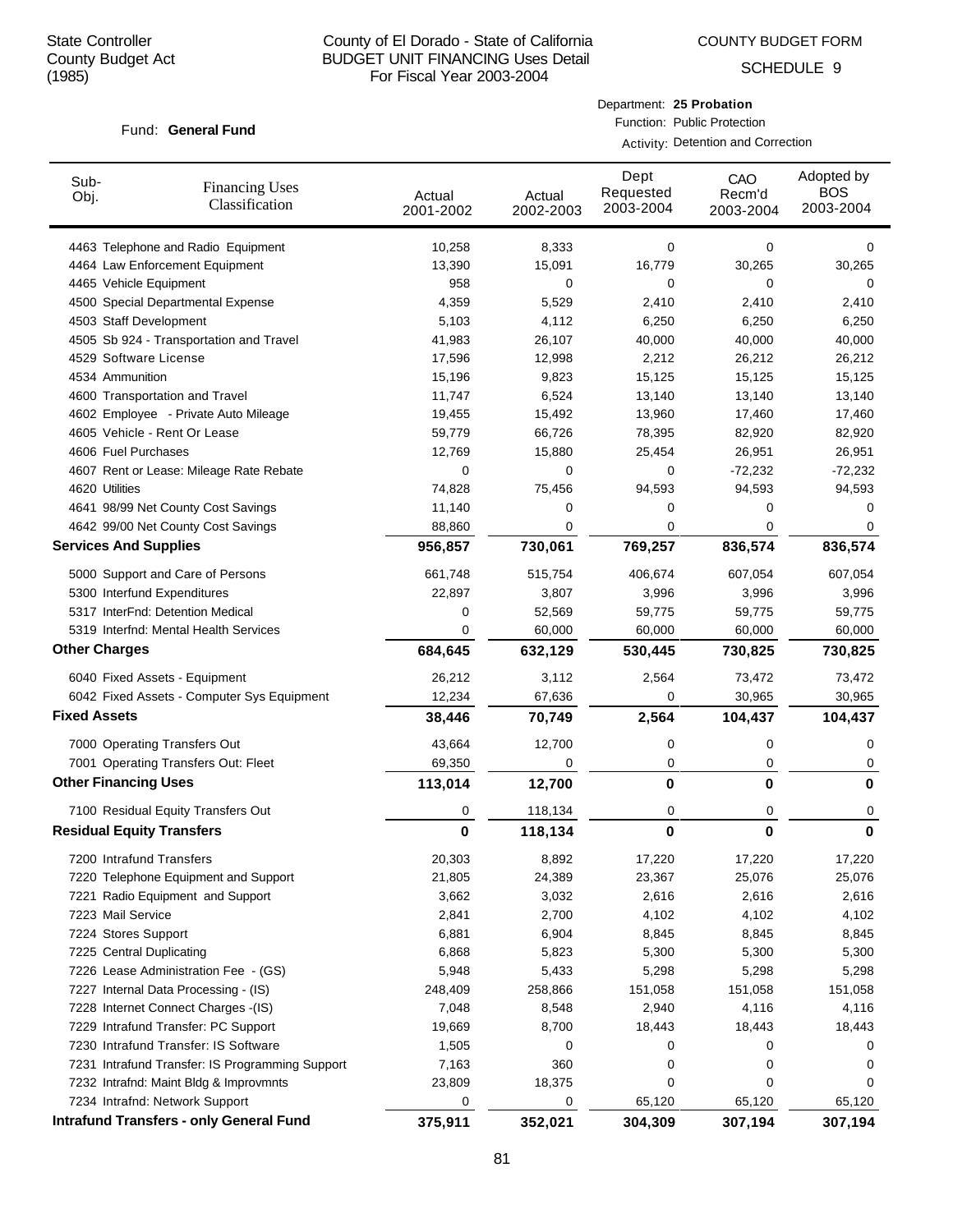|              | Fund: General Fund<br><b>Financing Uses</b><br>Classification<br><b>Total Financing Uses</b><br><b>Less Department Estimated Revenues</b> |                     | Activity: Detention and Correction |                                |                            |                                       |
|--------------|-------------------------------------------------------------------------------------------------------------------------------------------|---------------------|------------------------------------|--------------------------------|----------------------------|---------------------------------------|
| Sub-<br>Obj. |                                                                                                                                           | Actual<br>2001-2002 | Actual<br>2002-2003                | Dept<br>Requested<br>2003-2004 | CAO<br>Recm'd<br>2003-2004 | Adopted by<br><b>BOS</b><br>2003-2004 |
|              |                                                                                                                                           | 6,704,847           | 6,938,779                          | 7,397,768                      | 8.241.287                  | 8,026,947                             |
|              |                                                                                                                                           | 3,081,542           | 3,258,458                          | 2,689,675                      | 3,023,146                  | 2,983,146                             |
|              |                                                                                                                                           | 3,623,305           | 3,680,321                          | 4,708,093                      | 5,218,141                  | 5,043,801                             |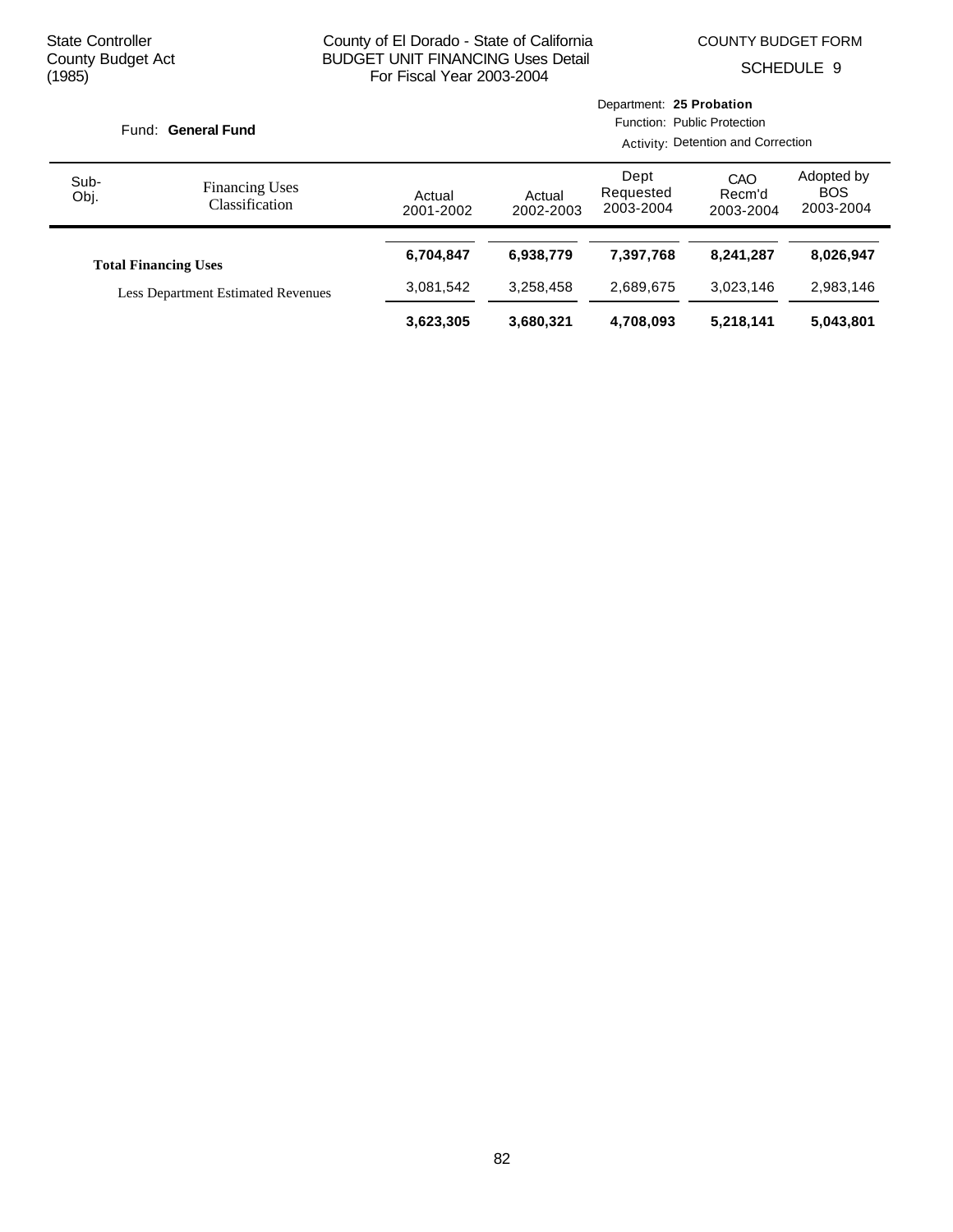COUNTY BUDGET FORM

SCHEDULE 9

### Fund: General Fund

Department: **26 Agricultural Commissioner**

Function: Public Protection Activity: Protection Inspection

| Sub-<br>Obj. | <b>Financing Uses</b><br>Classification         | Actual<br>2001-2002 | Actual<br>2002-2003 | Dept<br>Requested<br>2003-2004 | CAO<br>Recm'd<br>2003-2004 | Adopted by<br><b>BOS</b><br>2003-2004 |
|--------------|-------------------------------------------------|---------------------|---------------------|--------------------------------|----------------------------|---------------------------------------|
|              | 3000 Permanent Employees / Elected Officials    | 551,602             | 626,466             | 665,397                        | 665,397                    | 644,678                               |
|              | 3001 Temporary Employees                        | 82,162              | 117,845             | 63,460                         | 125,647                    | 125,647                               |
|              | 3002 Overtime                                   | 8,410               | 2,393               | 0                              | 0                          | 0                                     |
|              | 3004 Other Compensation                         | 0                   | 2,783               | 0                              | 0                          | 0                                     |
|              | 3020 Employer Share - Employee Retirement       | 30,462              | 35,102              | 55,063                         | 55,063                     | 55,063                                |
|              | 3022 Employer Share - Medi Care                 | 8,692               | 10,138              | 8,966                          | 9,329                      | 9,329                                 |
|              | 3040 Employer Share - Health Insurance          | 83,143              | 105,790             | 134,096                        | 134,096                    | 134,096                               |
|              | 3041 Employer Share - Unemployment Insurance    | 744                 | 2,960               | 1,957                          | 2,089                      | 2,089                                 |
|              | 3042 Employer Share - Long Term Disab Insurance | 3,604               | 3,708               | 3,527                          | 3,527                      | 3,527                                 |
|              | 3043 Employer Share - Deferred Compensation     | 1,200               | 2,704               | 3,882                          | 3,882                      | 3,882                                 |
|              | 3046 Retiree Health: Defined Contributions      | 0                   | 0                   | 15,042                         | 15,042                     | 15,042                                |
|              | 3060 Employer Share - Workers' Compensation     | 12,498              | 14,973              | 23,889                         | 23,889                     | 23,889                                |
|              | 3080 Flexible Benefits                          | 4,608               | 4,512               | 4,500                          | 4,500                      | 4,500                                 |
|              | <b>Salaries And Employee Benefits</b>           | 787,127             | 929,376             | 979,778                        | 1,042,460                  | 1,021,741                             |
|              | 4000 Agriculture                                | 27,135              | 26,893              | 19,000                         | 46,000                     | 46,000                                |
|              | 4020 Clothing and Personal Supplies             | 710                 | 1,599               | 500                            | 1,500                      | 1,500                                 |
|              | 4040 Telephone Company Vendor Payments          | 3,921               | 3,638               | 4,000                          | 4,000                      | 4,000                                 |
|              | 4041 Cnty Pass thru Telephone Chrges to Depts   | 3,230               | 3,601               | 3,100                          | 4,015                      | 4,015                                 |
|              | 4060 Food and Food Products                     | 674                 | 331                 | 700                            | 700                        | 700                                   |
|              | 4080 Household Expense                          | 123                 | 22                  | 100                            | 100                        | 100                                   |
|              | 4081 Household Expense - Paper Goods            | 6                   | 0                   | 0                              | 0                          | 0                                     |
|              | 4085 Household Expense - Refuse Disposal        | 7                   | 26                  | 0                              | 0                          | 0                                     |
|              | 4100 Insurance - Premium                        | 4,056               | 5,411               | 7,668                          | 7,668                      | 7,668                                 |
|              | 4140 Maintenance - Equipment                    | 3,840               | 407                 | 500                            | 500                        | 500                                   |
|              | 4141 Maintenance - Office Equipment             | 0                   | 828                 | 600                            | 600                        | 600                                   |
|              | 4160 Maintenance Vehicles - Service Contract    | 836                 | 361                 | 1,000                          | 1,000                      | 1,000                                 |
|              | 4161 Maintenance Vehicles - Parts/Direct Chrg   | 487                 | 541                 | 500                            | 500                        | 500                                   |
|              | 4162 Maintenance Vehicles - Supplies            | 34                  | 0                   | 100                            | 100                        | 100                                   |
|              | 4164 Maintenance Vehicles - Tires and Tubes     | 8                   | 120                 | 100                            | 100                        | 100                                   |
|              | 4165 Maintenance Vehicles - Oil and Grease      | 0                   | 0                   | 100                            | 100                        | 100                                   |
|              | 4180 Maintenance - Building and Improvements    | 0                   | 0                   | 400                            | 400                        | 400                                   |
|              | 4220 Memberships                                | 742                 | 837                 | 1,075                          | 1,075                      | 1,075                                 |
|              | 4260 Office Expense                             | 7,186               | 9,558               | 5,000                          | 6,800                      | 6,800                                 |
|              | 4261 Postage                                    | 3,800               | 4,554               | 3,200                          | 3,880                      | 3,880                                 |
|              | 4262 Software                                   | 3,252               | 5,849               | 1,815                          | 1,815                      | 1,815                                 |
|              | 4263 Subscription / Newspaper / Journals        | 299                 | 254                 | 500                            | 500                        | 500                                   |
|              | 4264 Books / Manuals                            | 843                 | 562                 | 600                            | 600                        | 600                                   |
|              | 4265 Law Books                                  | 229                 | 103                 | 275                            | 275                        | 275                                   |
|              | 4266 Printing / Duplicating                     | 4,043               | 8,325               | 1,500                          | 2,930                      | 2,930                                 |
|              | 4300 Professional and Specialized Services      | 84,095              | 71,705              | 10,150                         | 55,710                     | 55,710                                |
|              | 4324 Medical, Dental and Lab Services           | 0                   | 461                 | 500                            | 500                        | 500                                   |
|              | 4400 Publication and Legal Notices              | 16,415              | 9,452               | 400                            | 10,820                     | 10,820                                |
|              | 4420 Rents and Leases - Equipment               | 4,794               | 3,582               | 3,000                          | 4,060                      | 4,060                                 |
|              | 4440 Rents and Leases- Building/Improvements    | 100                 | 75                  | 0                              | 0                          | 0                                     |
|              | 4460 Small Tools and Instruments                | 2,737               | 1,791               | 5,350                          | 6,835                      | 6,835                                 |
|              | 4461 Minor Equipment                            | 9,451               | 7,230               | 150                            | 1,240                      | 1,240                                 |
|              | 4462 Computer Equipment                         | 7,713               | 1,878               | 0                              | 0                          | 0                                     |
|              |                                                 | 755                 |                     |                                |                            |                                       |
|              | 4463 Telephone and Radio Equipment              |                     | 160                 | 0                              | 0                          | 0                                     |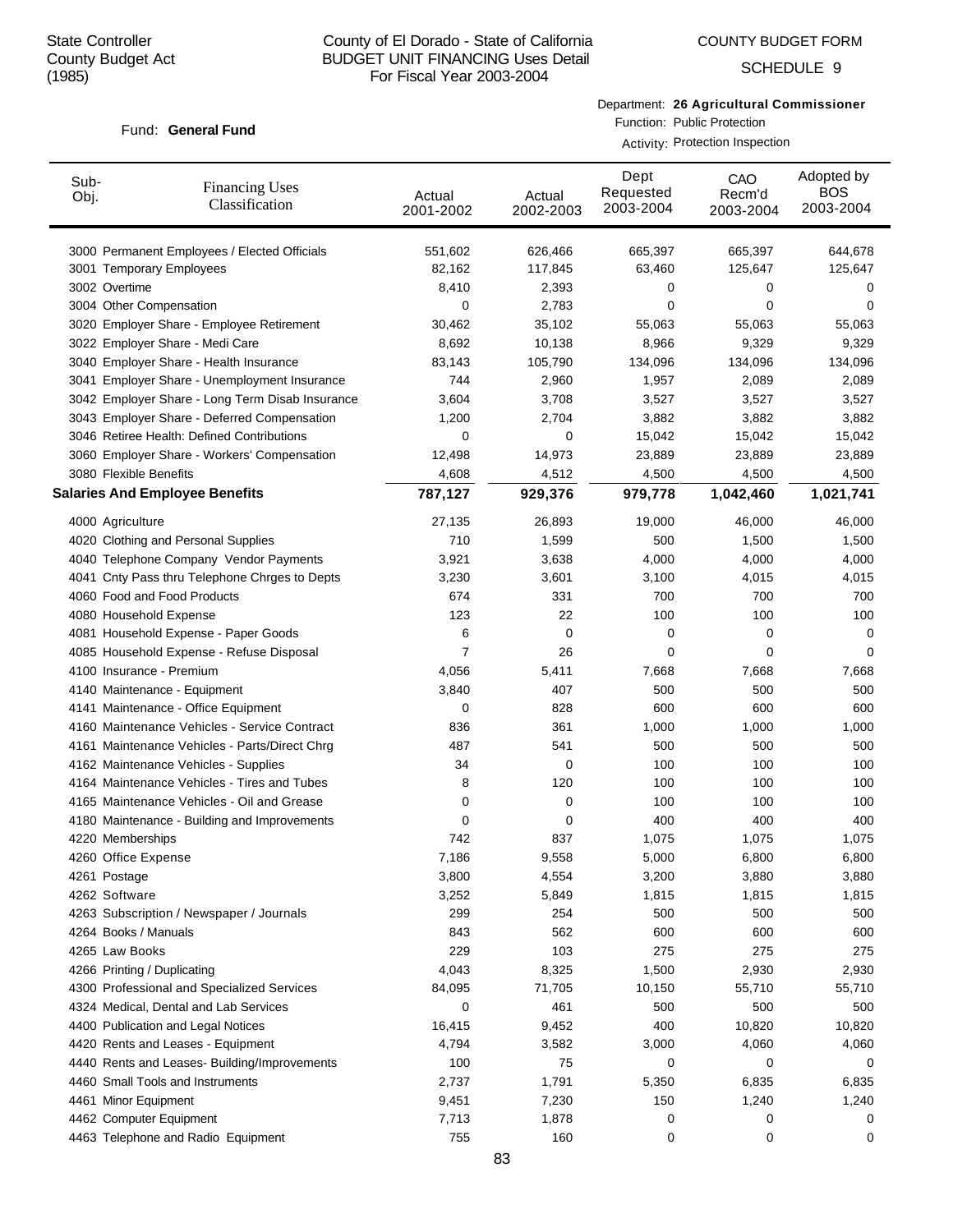COUNTY BUDGET FORM

SCHEDULE 9

### Fund: General Fund

Department: **26 Agricultural Commissioner**

Function: Public Protection Activity: Protection Inspection

| Sub-<br>Obj.        | <b>Financing Uses</b><br>Classification         | Actual<br>2001-2002 | Actual<br>2002-2003 | Dept<br>Requested<br>2003-2004 | CAO<br>Recm'd<br>2003-2004 | Adopted by<br><b>BOS</b><br>2003-2004 |
|---------------------|-------------------------------------------------|---------------------|---------------------|--------------------------------|----------------------------|---------------------------------------|
|                     | 4465 Vehicle Equipment                          | 0                   | 517                 | 0                              | 0                          | 0                                     |
|                     | 4500 Special Departmental Expense               | 47,847              | 56,120              | 2,850                          | 22,430                     | 22,430                                |
|                     | 4503 Staff Development                          | 4,589               | 964                 | 2,340                          | 2,885                      | 2,885                                 |
|                     | 4506 Film Development/Photography Supplies      | 654                 | 621                 | 250                            | 500                        | 500                                   |
|                     | 4529 Software License                           | 0                   | 75                  | 250                            | 250                        | 250                                   |
|                     | 4571 Signs                                      | 0                   | 806                 | 0                              | 0                          | 0                                     |
|                     | 4600 Transportation and Travel                  | 4,086               | 19,360              | 4,000                          | 4,700                      | 4,700                                 |
|                     | 4602 Employee - Private Auto Mileage            | 1,756               | 2,617               | 2,400                          | 2,500                      | 2,500                                 |
|                     | 4604 Volunteer - Private Auto Mileage           | 0                   | 1,761               | 0                              | 0                          | 0                                     |
|                     | 4605 Vehicle - Rent Or Lease                    | 41,806              | 51,608              | 58,457                         | 72,942                     | 70,442                                |
|                     | 4606 Fuel Purchases                             | 10,919              | 14,678              | 17,000                         | 25,800                     | 25,350                                |
|                     | 4607 Rent or Lease: Mileage Rate Rebate         | 0                   | 0                   | 0                              | $-52,695$                  | $-52,695$                             |
|                     | <b>Services And Supplies</b>                    | 303,175             | 319,282             | 159,430                        | 243,635                    | 240,685                               |
|                     | 5300 Interfund Expenditures                     | 1,630               | 2,230               | 0                              | 0                          | 0                                     |
|                     | <b>Other Charges</b>                            | 1,630               | 2,230               | 0                              | 0                          | $\mathbf{0}$                          |
|                     | 6040 Fixed Assets - Equipment                   | 3,419               | 20,251              | 0                              | 0                          | 0                                     |
|                     | 6042 Fixed Assets - Computer Sys Equipment      | 13,127              | 0                   | 0                              | 0                          | 0                                     |
| <b>Fixed Assets</b> |                                                 | 16,546              | 20,251              | $\bf{0}$                       | 0                          | $\bf{0}$                              |
|                     | 7001 Operating Transfers Out: Fleet             | 41,752              | 0                   | 0                              | 0                          | 0                                     |
|                     | <b>Other Financing Uses</b>                     | 41,752              | 0                   | 0                              | 0                          | $\bf{0}$                              |
|                     | 7200 Intrafund Transfers                        | 57                  | -40                 | 0                              | 0                          | 0                                     |
|                     | 7220 Telephone Equipment and Support            | 6,712               | 6,603               | 5,840                          | 5,840                      | 5,840                                 |
|                     | 7221 Radio Equipment and Support                | 240                 | 240                 | 240                            | 240                        | 240                                   |
|                     | 7223 Mail Service                               | 1,272               | 1,193               | 1,505                          | 1,505                      | 1,505                                 |
|                     | 7224 Stores Support                             | 1,038               | 982                 | 799                            | 799                        | 799                                   |
|                     | 7225 Central Duplicating                        | 3,043               | 2,307               | 1,900                          | 2,500                      | 2,500                                 |
|                     | 7227 Internal Data Processing - (IS)            | 13,001              | 14,175              | 11,096                         | 11,096                     | 11,096                                |
|                     | 7228 Internet Connect Charges -(IS)             | 300                 | 1,680               | 0                              | 0                          | 0                                     |
|                     | 7229 Intrafund Transfer: PC Support             | 5,748               | 2,415               | 2,500                          | 2,500                      | 2,500                                 |
|                     | 7230 Intrafund Transfer: IS Software            | 750                 | 250                 | 600                            | 600                        | 600                                   |
|                     | 7231 Intrafund Transfer: IS Programming Support | 2,726               | 1,680               | 1,000                          | 2,000                      | 2,000                                 |
|                     | 7232 Intrafnd: Maint Bldg & Improvmnts          | 2,056               | 2,696               | 500                            | 500                        | 500                                   |
|                     | 7233 Intrafnd: Child Support Services           | 0                   | 0                   | 10,130                         | 0                          | 0                                     |
|                     | 7234 Intrafnd: Network Support                  | 0                   | 0                   | 0                              | 10,130                     | 10,130                                |
|                     | <b>Intrafund Transfers - only General Fund</b>  | 36,943              | 34,180              | 36,110                         | 37,710                     | 37,710                                |
|                     | <b>Total Financing Uses</b>                     | 1,187,173           | 1,305,319           | 1,175,318                      | 1,323,805                  | 1,300,136                             |
|                     | <b>Less Department Estimated Revenues</b>       | 816,550             | 891,855             | 727,607                        | 912,755                    | 912,755                               |
|                     |                                                 | 370,623             | 413,464             | 447,711                        | 411,050                    | 387,381                               |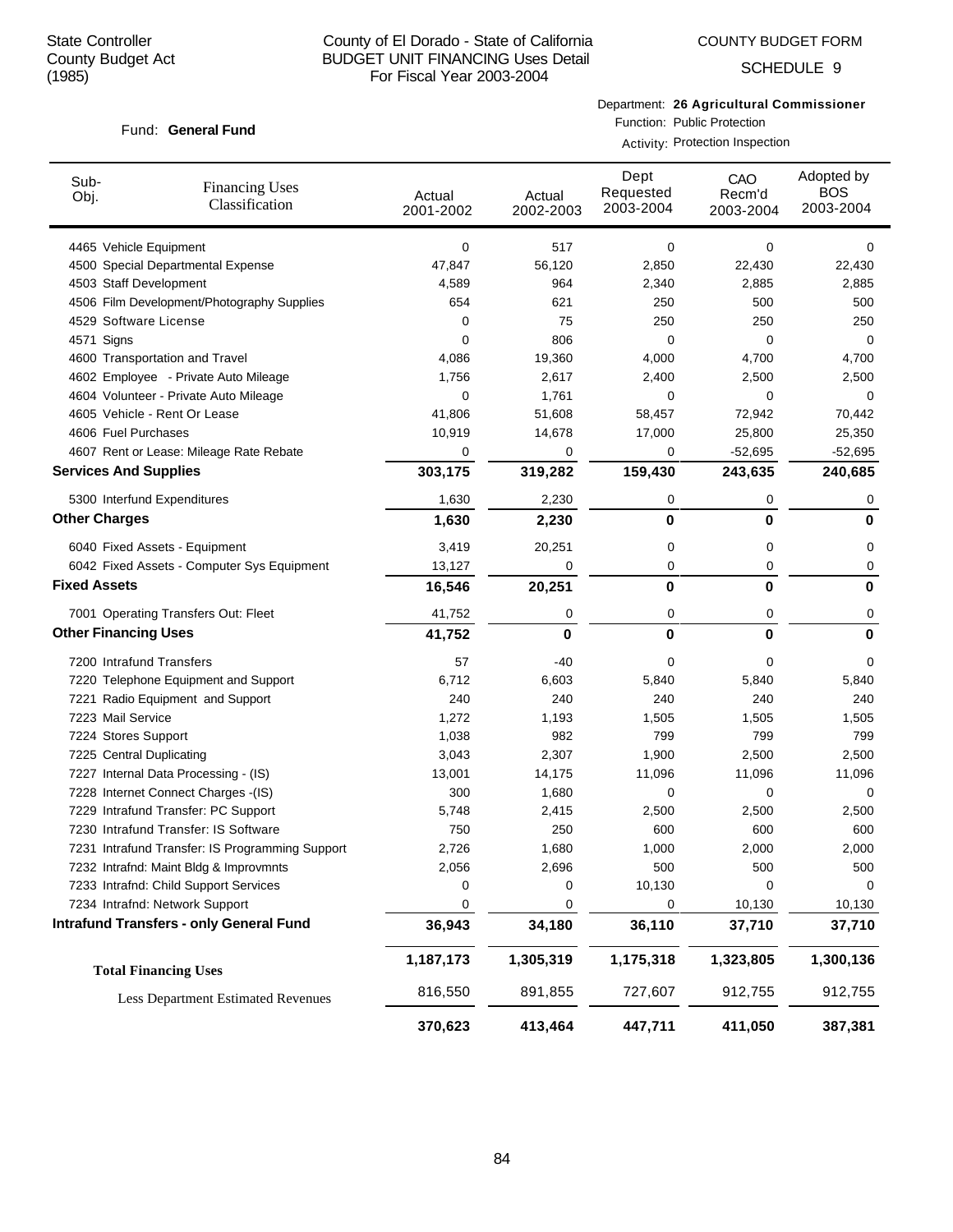COUNTY BUDGET FORM

SCHEDULE 9

### Fund: General Fund

Department: **27 Building Department** Function: Public Protection

Activity: Protection Inspection

| Sub-<br>Obj. | <b>Financing Uses</b><br>Classification         | Actual<br>2001-2002 | Actual<br>2002-2003 | Dept<br>Requested<br>2003-2004 | CAO<br>Recm'd<br>2003-2004 | Adopted by<br><b>BOS</b><br>2003-2004 |
|--------------|-------------------------------------------------|---------------------|---------------------|--------------------------------|----------------------------|---------------------------------------|
|              | 3000 Permanent Employees / Elected Officials    | 2,427,506           | 2,843,712           | 2,674,143                      | 3,399,483                  | 3,399,483                             |
|              | 3001 Temporary Employees                        | 150,445             | 112,901             | 500                            | 97,698                     | 97,698                                |
|              | 3002 Overtime                                   | 106,035             | 99,605              | 68,000                         | 60,000                     | 60,000                                |
|              | 3004 Other Compensation                         | 36,382              | 53,162              | 0                              | 0                          | 0                                     |
|              | 3005 Tahoe Differentail                         | 11,412              | 11,540              | 12,600                         | 16,200                     | 16,200                                |
|              | 3020 Employer Share - Employee Retirement       | 134,788             | 165,750             | 235,354                        | 273,416                    | 273,416                               |
|              | 3022 Employer Share - Medi Care                 | 35,436              | 40,240              | 31,600                         | 43,333                     | 43,333                                |
|              | 3040 Employer Share - Health Insurance          | 358,688             | 481,629             | 436,060                        | 624,871                    | 624,871                               |
|              | 3041 Employer Share - Unemployment Insurance    | 2,655               | 9,679               | 6,387                          | 8,090                      | 8,090                                 |
|              | 3042 Employer Share - Long Term Disab Insurance | 15,749              | 17,330              | 14,201                         | 17,866                     | 17,866                                |
|              | 3043 Employer Share - Deferred Compensation     | 1,089               | 3,997               | 7,531                          | 7,531                      | 7,531                                 |
|              | 3046 Retiree Health: Defined Contributions      | 0                   | 0                   | 63,457                         | 63,457                     | 63,457                                |
|              | 3060 Employer Share - Workers' Compensation     | 17,404              | 17,716              | 90,748                         | 90,749                     | 90,749                                |
|              | 3080 Flexible Benefits                          | 11,852              | 11,099              | 12,268                         | 12,268                     | 12,268                                |
|              | <b>Salaries And Employee Benefits</b>           | 3,309,441           | 3,868,360           | 3,652,850                      | 4,714,963                  | 4,714,963                             |
|              | 4020 Clothing and Personal Supplies             | 642                 | 1,778               | 0                              | 5,325                      | 5,325                                 |
|              | 4040 Telephone Company Vendor Payments          | 6,187               | 5,624               | 5,274                          | 6,641                      | 6,641                                 |
|              | 4041 Cnty Pass thru Telephone Chrges to Depts   | 27,219              | 28,014              | 29,763                         | 36,608                     | 36,608                                |
|              | 4086 Household Expense - Janitorial/Custodial   | 2,340               | 2,267               | 585                            | 4,680                      | 4,680                                 |
|              | 4100 Insurance - Premium                        | 22,316              | 36,839              | 50,250                         | 50,248                     | 50,248                                |
|              | 4140 Maintenance - Equipment                    | 534                 | 224                 | 0                              | 300                        | 300                                   |
|              | 4180 Maintenance - Building and Improvements    | 0                   | 909                 | 0                              | 0                          | 0                                     |
|              | 4220 Memberships                                | 1,165               | 1,310               | 1,245                          | 1,245                      | 1,245                                 |
|              | 4221 Memberships - Legislative Advocacy         | 685                 | 710                 | 1,770                          | 1,820                      | 1,820                                 |
|              | 4260 Office Expense                             | 27,412              | 25,671              | 25,076                         | 30,514                     | 30,514                                |
|              | 4261 Postage                                    | 6,041               | 7,632               | 8,580                          | 9,943                      | 9,943                                 |
|              | 4262 Software                                   | 11,280              | 1,566               | 0                              | 4,200                      | 4,200                                 |
|              | 4263 Subscription / Newspaper / Journals        | 1,205               | 917                 | 750                            | 1,370                      | 1,370                                 |
|              | 4264 Books / Manuals                            | 4,535               | 16,577              | 1,000                          | 4,500                      | 4,500                                 |
|              | 4300 Professional and Specialized Services      | 176,166             | 144,110             | 156,130                        | 208,150                    | 208,150                               |
|              | 4324 Medical, Dental and Lab Services           | 2,509               | 2,039               | 1,500                          | 3,700                      | 3,700                                 |
|              | 4400 Publication and Legal Notices              | 195                 | 0                   | 200                            | 800                        | 800                                   |
|              | 4420 Rents and Leases - Equipment               | 10,306              | 7,190               | 6,675                          | 7,200                      | 7,200                                 |
|              | 4440 Rents and Leases- Building/Improvements    | 44,750              | 53,544              | 11,861                         | 92,492                     | 92,492                                |
|              | 4460 Small Tools and Instruments                | 1,358               | 1,522               | 900                            | 7,240                      | 7,240                                 |
|              | 4461 Minor Equipment                            | 17,205              | 21,330              | 700                            | 25,870                     | 25,870                                |
|              | 4462 Computer Equipment                         | 19,772              | 26,011              | 2,000                          | 29,000                     | 29,000                                |
|              | 4463 Telephone and Radio Equipment              | 194                 | 466                 | 0                              | 2,000                      | 2,000                                 |
|              | 4500 Special Departmental Expense               | 450                 | 450                 | 450                            | 450                        | 450                                   |
|              | 4503 Staff Development                          | 16,454              | 20,382              | 7,650                          | 23,300                     | 23,300                                |
|              | 4529 Software License                           | 0                   | 0                   | 3,230                          | 22,692                     | 22,692                                |
|              | 4600 Transportation and Travel                  | 5,757               | 7,784               | 4,950                          | 7,250                      | 7,250                                 |
|              | 4602 Employee - Private Auto Mileage            | 1,822               | 2,896               | 1,200                          | 1,700                      | 1,700                                 |
|              | 4605 Vehicle - Rent Or Lease                    | 69,542              | 86,506              | 75,616                         | 117,304                    | 117,304                               |
|              | 4606 Fuel Purchases                             | 18,183              | 25,837              | 30,487                         | 45,337                     | 45,337                                |
|              | 4607 Rent or Lease: Mileage Rate Rebate         | 0                   | 0                   | 0                              | $-84,226$                  | $-84,226$                             |
|              | 4620 Utilities                                  | 5,796               | 8,027               | 4,500                          | 18,000                     | 18,000                                |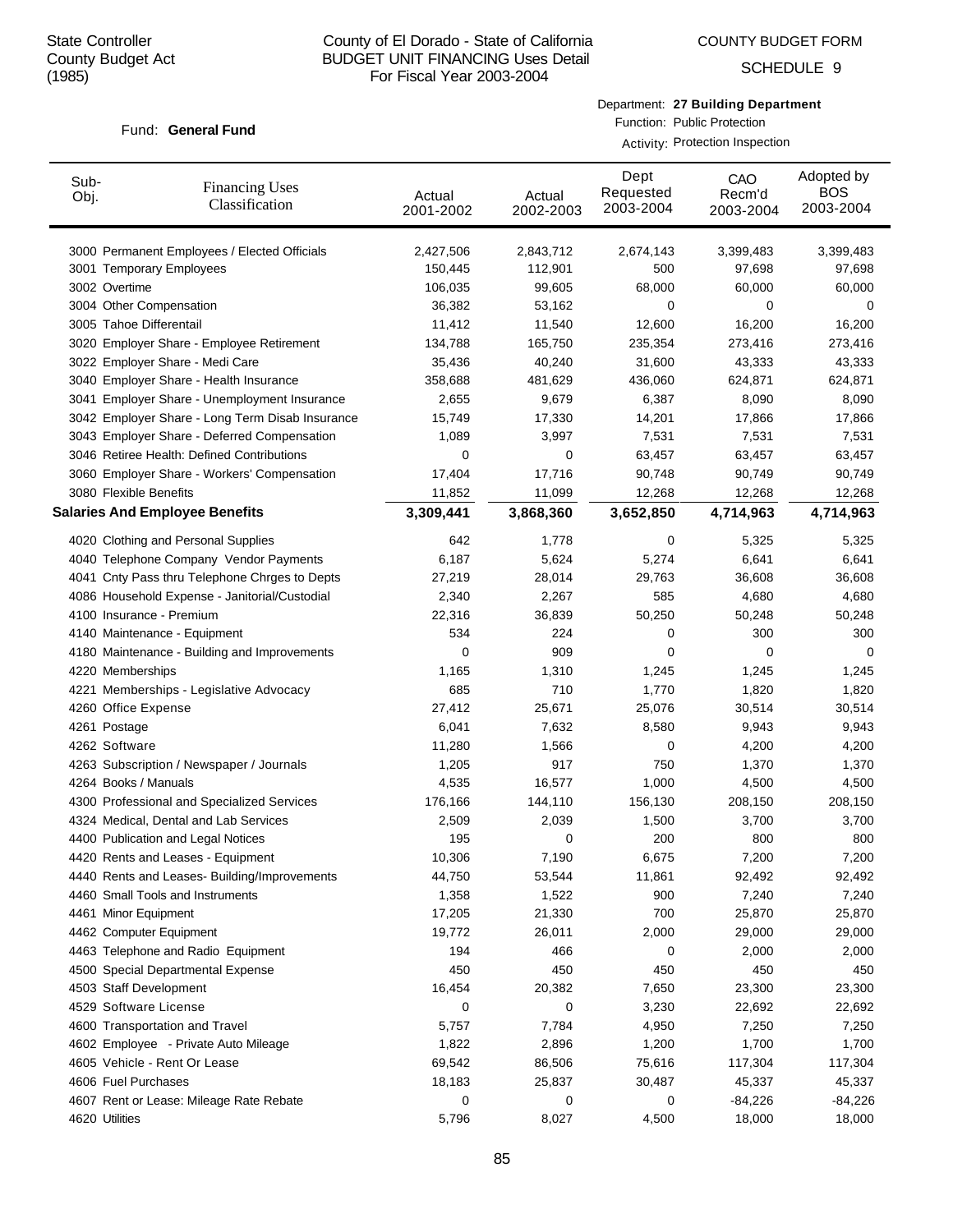SCHEDULE 9

### Fund: General Fund

Department: **27 Building Department** Function: Public Protection

Activity: Protection Inspection

| Sub-<br>Obj.                 | <b>Financing Uses</b><br>Classification         | Actual<br>2001-2002 | Actual<br>2002-2003 | Dept<br>Requested<br>2003-2004 | CAO<br>Recm'd<br>2003-2004 | Adopted by<br><b>BOS</b><br>2003-2004 |
|------------------------------|-------------------------------------------------|---------------------|---------------------|--------------------------------|----------------------------|---------------------------------------|
| <b>Services And Supplies</b> |                                                 | 502,020             | 538,131             | 432,342                        | 685,653                    | 685,653                               |
|                              | 5300 Interfund Expenditures                     | 389                 | 49                  | 0                              | 122,230                    | 122,230                               |
| <b>Other Charges</b>         |                                                 | 389                 | 49                  | 0                              | 122,230                    | 122,230                               |
|                              | 6040 Fixed Assets - Equipment                   | 16,837              | 7,094               | 0                              | 19,300                     | 19,300                                |
|                              | 6042 Fixed Assets - Computer Sys Equipment      | 35,015              | 12,391              | 4,500                          | 15,750                     | 15,750                                |
| <b>Fixed Assets</b>          |                                                 | 51,851              | 19,485              | 4,500                          | 35,050                     | 35,050                                |
|                              | 7001 Operating Transfers Out: Fleet             | 122,948             | 0                   | 0                              | 70,500                     | 70,500                                |
| <b>Other Financing Uses</b>  |                                                 | 122,948             | $\bf{0}$            | 0                              | 70,500                     | 70,500                                |
|                              | 7200 Intrafund Transfers                        | 43,147              | 42,324              | 40,273                         | 117,253                    | 117,253                               |
|                              | 7220 Telephone Equipment and Support            | 31,502              | 33,246              | 30,057                         | 36,565                     | 36,565                                |
|                              | 7221 Radio Equipment and Support                | 0                   | 198                 | 0                              | 0                          | 0                                     |
| 7223 Mail Service            |                                                 | 1,376               | 1,388               | 2,214                          | 1,591                      | 1,591                                 |
| 7224 Stores Support          |                                                 | 4,559               | 4,833               | 2,490                          | 3,114                      | 3,114                                 |
|                              | 7225 Central Duplicating                        | 13,711              | 17,417              | 9,960                          | 11,260                     | 11,260                                |
|                              | 7226 Lease Administration Fee - (GS)            | 2,114               | 2,112               | 568                            | 4,542                      | 4,542                                 |
|                              | 7227 Internal Data Processing - (IS)            | 202,790             | 217,895             | 124,609                        | 124,608                    | 124,608                               |
|                              | 7228 Internet Connect Charges -(IS)             | 7,270               | 7,506               | 0                              | 612                        | 612                                   |
|                              | 7229 Intrafund Transfer: PC Support             | 2,077               | 1,468               | 1,020                          | 2,280                      | 2,280                                 |
|                              | 7230 Intrafund Transfer: IS Software            | 4,765               | 815                 | 1,105                          | 2,750                      | 2,750                                 |
|                              | 7231 Intrafund Transfer: IS Programming Support | 580                 | 405                 | 500                            | 500                        | 500                                   |
|                              | 7232 Intrafnd: Maint Bldg & Improvmnts          | 623                 | 1,758               | 500                            | 500                        | 500                                   |
|                              | 7234 Intrafnd: Network Support                  | 0                   | 0                   | 43,416                         | 43,416                     | 43,416                                |
|                              | <b>Intrafund Transfers - only General Fund</b>  | 314,513             | 331,365             | 256,712                        | 348,991                    | 348,991                               |
|                              | <b>Total Financing Uses</b>                     | 4,301,162           | 4,757,389           | 4,346,404                      | 5,977,387                  | 5,977,387                             |
|                              | <b>Less Department Estimated Revenues</b>       | 4,780,283           | 5,605,009           | 4,537,037                      | 6,268,403                  | 6,268,403                             |
|                              |                                                 | $-479, 121$         | $-847,620$          | $-190,633$                     | $-291,016$                 | $-291,016$                            |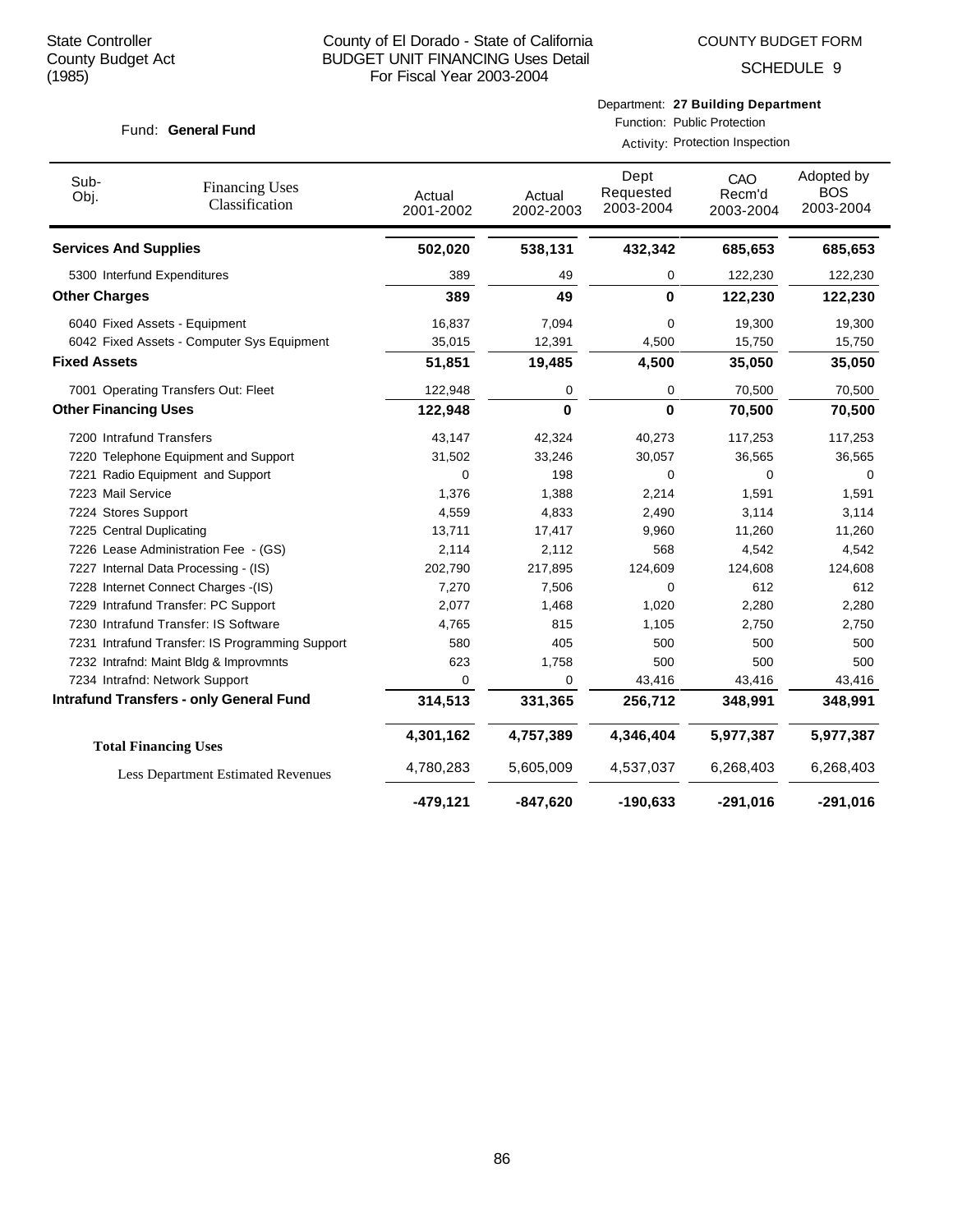COUNTY BUDGET FORM

SCHEDULE 9

## Fund: General Fund

Department: **28 Recorder/Clerk**

Function: Public Protection Activity: Other Protection

| Sub-<br><b>Financing Uses</b><br>Obj.<br>Classification | Actual<br>2001-2002 | Actual<br>2002-2003 | Dept<br>Requested<br>2003-2004 | CAO<br>Recm'd<br>2003-2004 | Adopted by<br><b>BOS</b><br>2003-2004 |
|---------------------------------------------------------|---------------------|---------------------|--------------------------------|----------------------------|---------------------------------------|
| 3000 Permanent Employees / Elected Officials            | 500,293             | 508,114             | 580,174                        | 580,174                    | 580,174                               |
| 3001 Temporary Employees                                | 45,528              | 64,073              | 43,722                         | 94,323                     | 76,835                                |
| 3002 Overtime                                           | 484                 | 3,944               | 1,000                          | 6,500                      | 6,500                                 |
| 3005 Tahoe Differentail                                 | 3,036               | 4,493               | 4,800                          | 4,800                      | 4,800                                 |
| 3020 Employer Share - Employee Retirement               | 26,502              | 28,231              | 47,589                         | 47,589                     | 47,589                                |
| 3022 Employer Share - Medi Care                         | 7,035               | 7,733               | 7,449                          | 7,449                      | 7,449                                 |
| 3040 Employer Share - Health Insurance                  | 105,891             | 134,734             | 155,024                        | 155,024                    | 155,024                               |
| 3041 Employer Share - Unemployment Insurance            | 656                 | 2,725               | 1,392                          | 1,392                      | 1,392                                 |
| 3042 Employer Share - Long Term Disab Insurance         | 3,314               | 3,228               | 3,075                          | 3,075                      | 3,075                                 |
| 3043 Employer Share - Deferred Compensation             | 552                 | 2,024               | 3,582                          | 3,582                      | 3,582                                 |
| 3060 Employer Share - Workers' Compensation             | 40,707              | 46,731              | 29,500                         | 29,500                     | 29,500                                |
| 3080 Flexible Benefits                                  | 1,165               | 0                   | 3,000                          | 3,000                      | 3,000                                 |
| <b>Salaries And Employee Benefits</b>                   | 735,162             | 806,029             | 880,307                        | 936,408                    | 918,920                               |
| 4040 Telephone Company Vendor Payments                  | 60                  | 0                   | 0                              | 0                          | 0                                     |
| 4041 Cnty Pass thru Telephone Chrges to Depts           | 2,673               | 2,265               | 4,000                          | 4,000                      | 4,000                                 |
| 4042 Radio Vendor Payments                              | 9                   | 0                   | 0                              | 0                          | 0                                     |
| 4100 Insurance - Premium                                | 2,937               | 3,725               | 4,950                          | 4,950                      | 4,950                                 |
| 4140 Maintenance - Equipment                            | 14,329              | 22,816              | 14,800                         | 25,000                     | 25,000                                |
| 4141 Maintenance - Office Equipment                     | 291                 | 247                 | 1,500                          | 1,500                      | 1,500                                 |
| 4180 Maintenance - Building and Improvements            | 0                   | 0                   | 800                            | 800                        | 800                                   |
| 4221 Memberships - Legislative Advocacy                 | 850                 | 400                 | 900                            | 900                        | 900                                   |
| 4260 Office Expense                                     | 19,117              | 22,556              | 31,000                         | 31,000                     | 31,000                                |
| 4261 Postage                                            | 36,788              | 47,970              | 0                              | 60,000                     | 60,000                                |
| 4262 Software                                           | 12,640              | 4,640               | 0                              | 5,000                      | 5,000                                 |
| 4263 Subscription / Newspaper / Journals                | 169                 | 75                  | 100                            | 100                        | 100                                   |
| 4265 Law Books                                          | 1,491               | 1,518               | 1,500                          | 1,500                      | 1,500                                 |
| 4300 Professional and Specialized Services              | 23,894              | 11,645              | 3,700                          | 4,700                      | 4,700                                 |
| 4307 Microfilm Services                                 | 1,114               | 950                 | 1,000                          | 5,000                      | 5,000                                 |
| 4400 Publication and Legal Notices                      | 0                   | 0                   | 100                            | 100                        | 100                                   |
| 4420 Rents and Leases - Equipment                       | 3,879               | 1,937               | 6,800                          | 6,800                      | 6,800                                 |
| 4460 Small Tools and Instruments                        | 1,171               | 0                   | 1,000                          | 1,000                      | 1,000                                 |
| 4461 Minor Equipment                                    | 14,048              | 6,288               | 2,000                          | 2,000                      | 2,000                                 |
| 4462 Computer Equipment                                 | 756                 | 1,499               | 1,500                          | 11,500                     | 11,500                                |
| 4500 Special Departmental Expense                       | 434                 | 0                   | 500                            | 500                        | 500                                   |
| 4503 Staff Development                                  | 635                 | 1,220               | 2,000                          | 2,000                      | 2,000                                 |
| 4529 Software License                                   | 0                   | 13,285              | 0                              | 15,784                     | 15,784                                |
| 4600 Transportation and Travel                          | 3,256               | 953                 | 4,000                          | 4,000                      | 4,000                                 |
| 4602 Employee - Private Auto Mileage                    | 742                 | 1,143               | 2,000                          | 2,000                      | 2,000                                 |
| 4605 Vehicle - Rent Or Lease                            | 123                 | 416                 | 200                            | 200                        | 200                                   |
| <b>Services And Supplies</b>                            | 141,409             | 145,547             | 84,350                         | 190,334                    | 190,334                               |
| 5300 Interfund Expenditures                             | 66                  | 1,141               | 500                            | 500                        | 500                                   |
| <b>Other Charges</b>                                    | 66                  | 1,141               | 500                            | 500                        | 500                                   |
| 6040 Fixed Assets - Equipment                           | 0                   | 58,542              | 0                              | 0                          | 0                                     |
| 6041 Fixed Assets - Data Proc Sys Devel Equip           | 13,873              | 200                 | 0                              | 0                          | 0                                     |
| 6042 Fixed Assets - Computer Sys Equipment              | 38,107              | 0                   | 0                              | 0                          | 0                                     |
| <b>Fixed Assets</b>                                     | 51,980              | 58,741              | 0                              | $\pmb{0}$                  | $\mathbf 0$                           |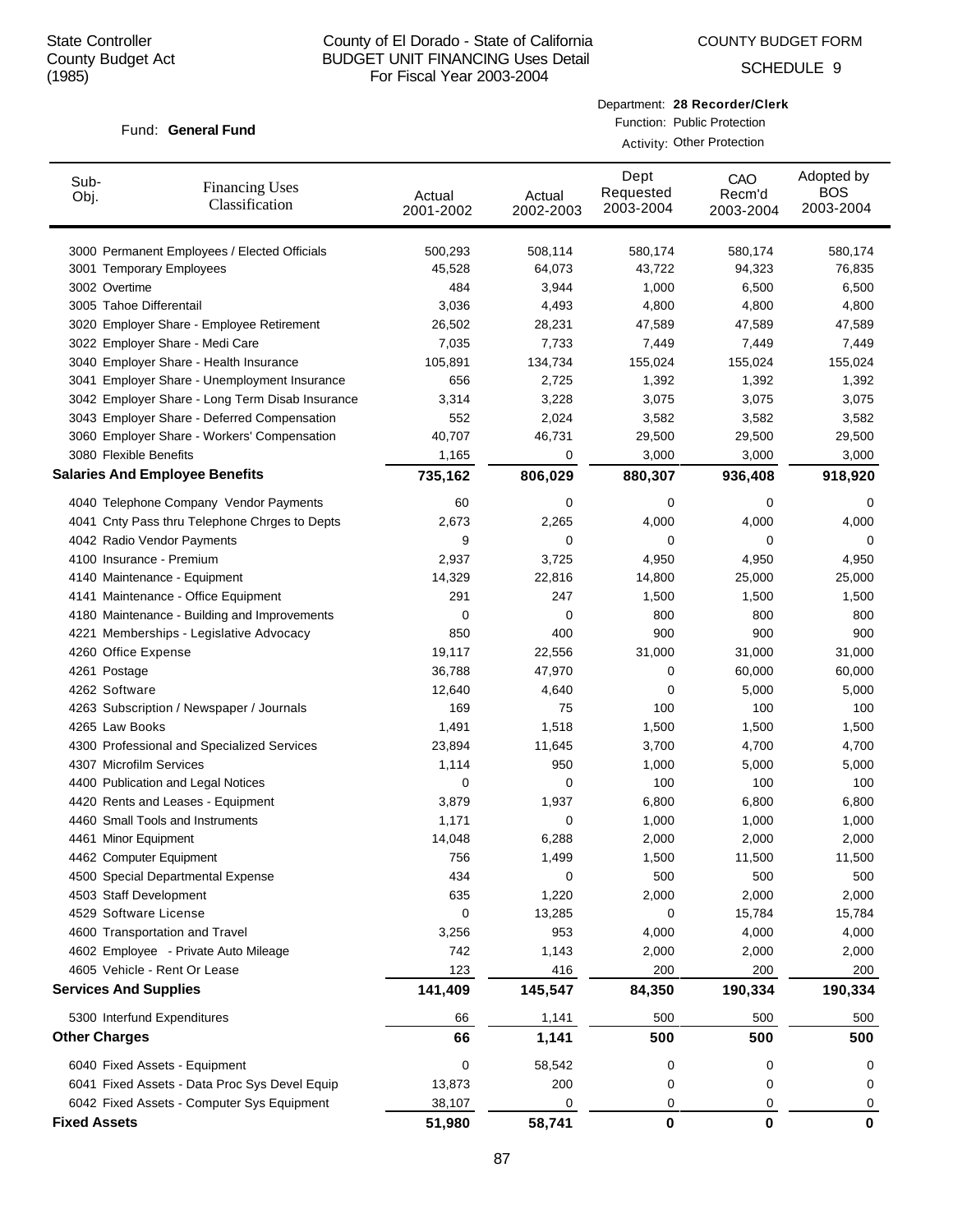COUNTY BUDGET FORM

SCHEDULE 9

## Fund: General Fund

|  | Department: 28 Recorder/Clerk |
|--|-------------------------------|
|--|-------------------------------|

Function: Public Protection

|                          |                                                 | Activity: Other Protection |                     |                                |                            |                                       |  |
|--------------------------|-------------------------------------------------|----------------------------|---------------------|--------------------------------|----------------------------|---------------------------------------|--|
| Sub-<br>Obj.             | <b>Financing Uses</b><br>Classification         | Actual<br>2001-2002        | Actual<br>2002-2003 | Dept<br>Requested<br>2003-2004 | CAO<br>Recm'd<br>2003-2004 | Adopted by<br><b>BOS</b><br>2003-2004 |  |
| 7200 Intrafund Transfers |                                                 | 24,636                     | 28,153              | 30,000                         | 30,000                     | 30,000                                |  |
|                          | 7220 Telephone Equipment and Support            | 5,547                      | 6,026               | 6,000                          | 6,000                      | 6,000                                 |  |
| 7223 Mail Service        |                                                 | 3,899                      | 4,105               | 6,096                          | 6,096                      | 6,096                                 |  |
| 7224 Stores Support      |                                                 | 1,351                      | 1,227               | 987                            | 987                        | 987                                   |  |
| 7225 Central Duplicating |                                                 | 2,319                      | 4,463               | 5,000                          | 6,000                      | 6,000                                 |  |
|                          | 7227 Internal Data Processing - (IS)            | 64,463                     | 123,167             | 53,347                         | 53,347                     | 53,347                                |  |
|                          | 7228 Internet Connect Charges - (IS)            | 932                        | 938                 | 0                              | $\Omega$                   | $\Omega$                              |  |
|                          | 7229 Intrafund Transfer: PC Support             | 15,749                     | 5,539               | 0                              | 7,000                      | 7,000                                 |  |
|                          | 7230 Intrafund Transfer: IS Software            | $\Omega$                   | 0                   | 700                            | 700                        | 700                                   |  |
|                          | 7231 Intrafund Transfer: IS Programming Support | 1,001                      | 2,475               | 2,500                          | 2,500                      | 2,500                                 |  |
|                          | 7232 Intrafnd: Maint Bldg & Improvmnts          | 3,070                      | 5,294               | 1,000                          | 1,000                      | 1,000                                 |  |
|                          | 7234 Intrafnd: Network Support                  | 0                          | 0                   | 0                              | 20,983                     | 20,983                                |  |
|                          | <b>Intrafund Transfers - only General Fund</b>  | 122,967                    | 181,386             | 105,630                        | 134,613                    | 134,613                               |  |
|                          | <b>Total Financing Uses</b>                     | 1,051,584                  | 1,192,844           | 1,070,787                      | 1,261,855                  | 1,244,367                             |  |
|                          | <b>Less Department Estimated Revenues</b>       | 3,351,083                  | 4,262,641           | 3,814,000                      | 3,986,068                  | 4,226,178                             |  |
|                          |                                                 | $-2,299,499$               | $-3,069,796$        | $-2,743,213$                   | $-2,724,213$               | $-2,981,811$                          |  |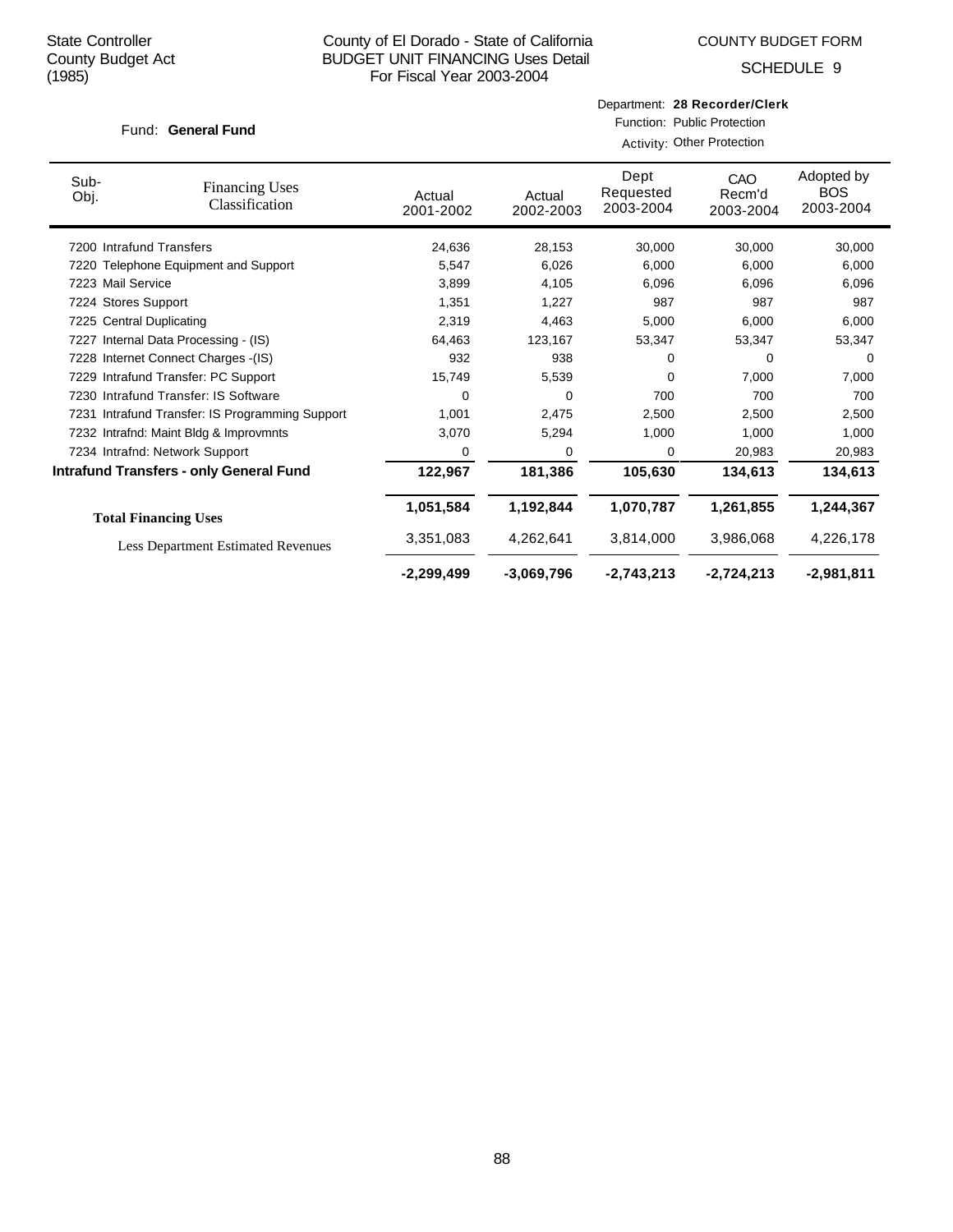COUNTY BUDGET FORM

Department: **29 Planning** Function: Public Protection Activity: Other Protection

SCHEDULE 9

## Fund: General Fund

| Sub-<br>Obj. | <b>Financing Uses</b><br>Classification         | Actual<br>2001-2002 | Actual<br>2002-2003 | Dept<br>Requested<br>2003-2004 | CAO<br>Recm'd<br>2003-2004 | Adopted by<br><b>BOS</b><br>2003-2004 |
|--------------|-------------------------------------------------|---------------------|---------------------|--------------------------------|----------------------------|---------------------------------------|
|              | 3000 Permanent Employees / Elected Officials    | 1,131,141           | 1,110,129           | 1,151,532                      | 1,327,437                  | 1,283,437                             |
|              | 3001 Temporary Employees                        | 19,189              | 22,962              | 0                              | 25,000                     | 25,000                                |
|              | 3002 Overtime                                   | 12,274              | 28,244              | 0                              | 20,000                     | 20,000                                |
|              | 3004 Other Compensation                         | $\mathbf 0$         | 2,143               | 0                              | 0                          | 0                                     |
|              | 3020 Employer Share - Employee Retirement       | 56,352              | 60,485              | 97,872                         | 97,872                     | 97,872                                |
|              | 3022 Employer Share - Medi Care                 | 15,401              | 15,176              | 15,076                         | 15,076                     | 15,076                                |
|              | 3040 Employer Share - Health Insurance          | 129,196             | 173,972             | 153,823                        | 153,823                    | 153,823                               |
|              | 3041 Employer Share - Unemployment Insurance    | 1,108               | 3,492               | 2,763                          | 2,763                      | 2,763                                 |
|              | 3042 Employer Share - Long Term Disab Insurance | 8,186               | 7,909               | 6,103                          | 6,103                      | 6,103                                 |
|              | 3043 Employer Share - Deferred Compensation     | 575                 | 3,265               | 3,452                          | 3,452                      | 3,452                                 |
|              | 3046 Retiree Health: Defined Contributions      | $\mathbf 0$         | 0                   | 32,316                         | 32,316                     | 32,316                                |
|              | 3060 Employer Share - Workers' Compensation     | 14,429              | 16,586              | 34,871                         | 34,871                     | 34,871                                |
|              | 3080 Flexible Benefits                          | 13,001              | 7,864               | 22,500                         | 22,500                     | 22,500                                |
|              | <b>Salaries And Employee Benefits</b>           | 1,400,853           | 1,452,226           | 1,520,307                      | 1,741,212                  | 1,697,212                             |
|              | 4040 Telephone Company Vendor Payments          | 537                 | 471                 | 500                            | 500                        | 500                                   |
|              | 4041 Cnty Pass thru Telephone Chrges to Depts   | 5,366               | 5,398               | 6,060                          | 6,060                      | 6,060                                 |
|              | 4060 Food and Food Products                     | 250                 | 226                 | 500                            | 500                        | 500                                   |
|              | 4100 Insurance - Premium                        | 28,037              | 46,301              | 90,902                         | 90,902                     | 90,902                                |
|              | 4141 Maintenance - Office Equipment             | 1,135               | 1,166               | 1,200                          | 1,200                      | 1,200                                 |
|              | 4220 Memberships                                | 1,096               | 681                 | 1,930                          | 1,930                      | 1,930                                 |
|              | 4260 Office Expense                             | 11,641              | 11,032              | 11,204                         | 11,704                     | 11,704                                |
|              | 4261 Postage                                    | 6,830               | 9,187               | 8,320                          | 8,570                      | 8,570                                 |
|              | 4262 Software                                   | 7,282               | 7,922               | 6,630                          | 6,630                      | 6,630                                 |
|              | 4263 Subscription / Newspaper / Journals        | 1,007               | 813                 | 300                            | 300                        | 300                                   |
|              | 4264 Books / Manuals                            | 207                 | 571                 | 900                            | 900                        | 900                                   |
|              | 4266 Printing / Duplicating                     | 813                 | 151                 | 300                            | 300                        | 300                                   |
|              | 4300 Professional and Specialized Services      | 917,129             | 896,524             | 11,000                         | 82,379                     | 82,379                                |
|              | 4307 Microfilm Services                         | 13,719              | 0                   | 0                              | 0                          | 0                                     |
|              | 4313 Legal Services                             | 2,000               | 0                   | 0                              | 0                          | 0                                     |
|              | 4320 Verbatim Report - Transcription            | 368                 | 0                   | 0                              | 0                          | 0                                     |
|              | 4323 Psychiatric Medical Services               | 3,000               | 0                   | 0                              | 0                          | 0                                     |
|              | 4400 Publication and Legal Notices              | 4,480               | 9,176               | 7,520                          | 9,020                      | 9,020                                 |
|              | 4420 Rents and Leases - Equipment               | 9,816               | 7,927               | 10,000                         | 10,000                     | 10,000                                |
|              | 4461 Minor Equipment                            | 15,151              | 1,520               | 500                            | 500                        | 500                                   |
|              | 4462 Computer Equipment                         | 0                   | 0                   | 500                            | 500                        | 500                                   |
|              | 4500 Special Departmental Expense               | 0                   | 585,000             | 410                            | 410                        | 410                                   |
|              | 4501 Special Projects                           | 0                   | 150,000             | 0                              | 0                          | 0                                     |
|              | 4503 Staff Development                          | 5,464               | 4,379               | 4,710                          | 4,710                      | 4,710                                 |
|              | 4529 Software License                           | 13,438              | 7,248               | 8,800                          | 8,800                      | 8,800                                 |
|              | 4600 Transportation and Travel                  | 5,577               | 963                 | 4,740                          | 4,740                      | 4,740                                 |
|              | 4602 Employee - Private Auto Mileage            | 7,291               | 6,650               | 7,460                          | 7,460                      | 7,460                                 |
|              | 4605 Vehicle - Rent Or Lease                    | 1,411               | 874                 | 1,174                          | 1,174                      | 1,174                                 |
|              | 4606 Fuel Purchases                             | 242                 | 229                 | 330                            | 330                        | 330                                   |
|              | 4607 Rent or Lease: Mileage Rate Rebate         | 0                   | 0                   | 0                              | $-1,334$                   | $-1,334$                              |
|              | <b>Services And Supplies</b>                    | 1,063,287           | 1,754,409           | 185,890                        | 258,185                    | 258,185                               |
|              | 5240 Contribution To Non-county Governmental    | 78,182              | 89,557              | 72,000                         | 72,000                     | 72,000                                |
|              | 5300 Interfund Expenditures                     | 1,060               | 80                  | 0                              | 0                          | 0                                     |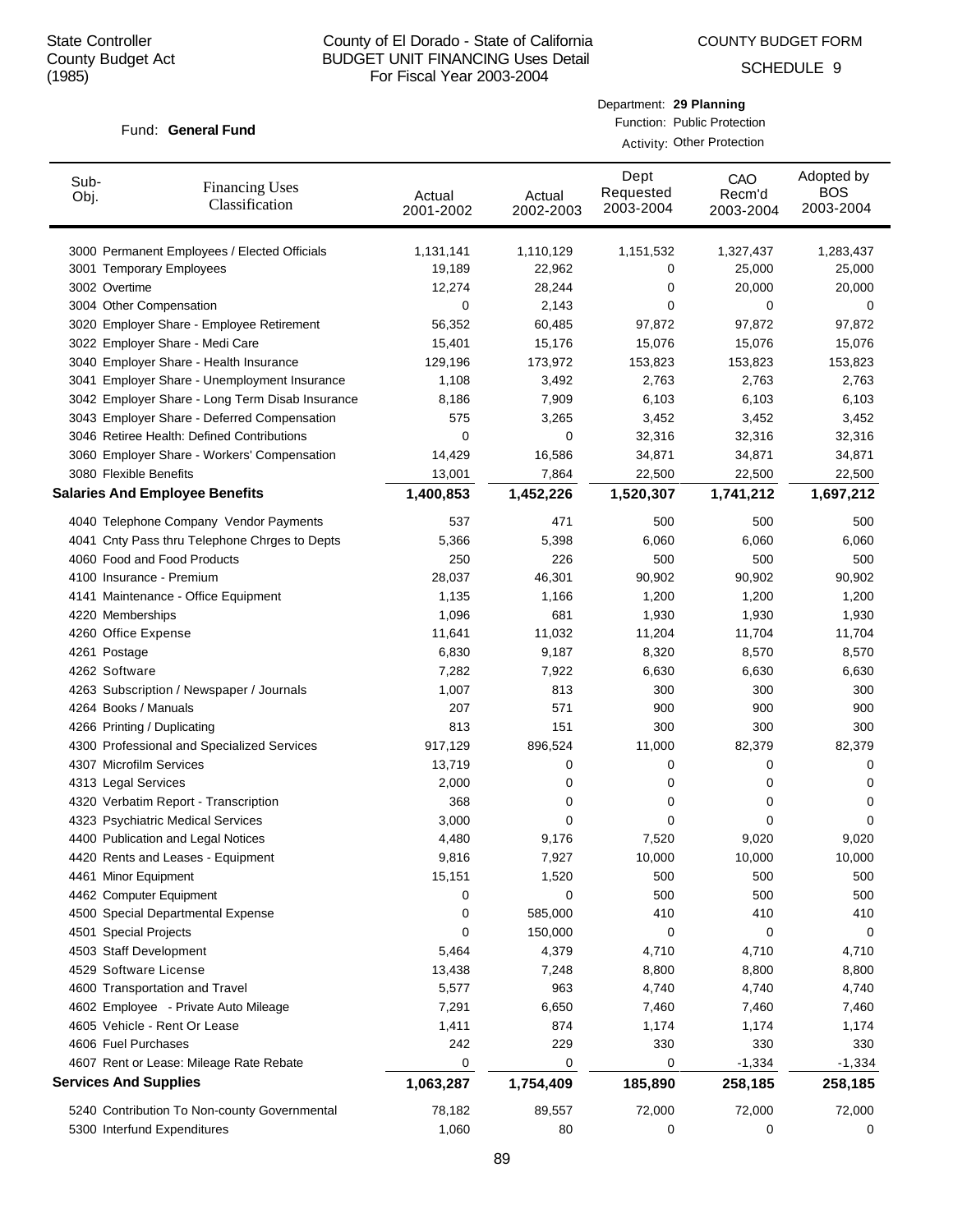COUNTY BUDGET FORM

Department: **29 Planning**

|                          | Fund: General Fund                              |                     |                     | Function: Public Protection    | Activity: Other Protection |                                       |
|--------------------------|-------------------------------------------------|---------------------|---------------------|--------------------------------|----------------------------|---------------------------------------|
| Sub-<br>Obj.             | <b>Financing Uses</b><br>Classification         | Actual<br>2001-2002 | Actual<br>2002-2003 | Dept<br>Requested<br>2003-2004 | CAO<br>Recm'd<br>2003-2004 | Adopted by<br><b>BOS</b><br>2003-2004 |
| <b>Other Charges</b>     |                                                 | 79,242              | 89,637              | 72,000                         | 72,000                     | 72,000                                |
| 6000 Fixed Assets - Land |                                                 | 0                   | 0                   | 0                              | 73,000                     | 73,000                                |
|                          | 6040 Fixed Assets - Equipment                   | 25,207              | 0                   | 0                              | 0                          | 0                                     |
|                          | 6042 Fixed Assets - Computer Sys Equipment      | 26,982              | 16,055              | 0                              | 0                          | 0                                     |
| <b>Fixed Assets</b>      |                                                 | 52,189              | 16,055              | 0                              | 73,000                     | 73,000                                |
| 7200 Intrafund Transfers |                                                 | $-608,216$          | $-3,185$            | 12,265                         | $-17,735$                  | $-17,735$                             |
|                          | 7220 Telephone Equipment and Support            | 13,700              | 12,185              | 13,000                         | 13,000                     | 13,000                                |
| 7223 Mail Service        |                                                 | 1,806               | 1,795               | 1,890                          | 1,890                      | 1,890                                 |
| 7224 Stores Support      |                                                 | 2,153               | 2,110               | 1,208                          | 1,208                      | 1,208                                 |
| 7225 Central Duplicating |                                                 | 7,314               | 23,734              | 12,000                         | 22,000                     | 22,000                                |
|                          | 7227 Internal Data Processing - (IS)            | 62,103              | 44,902              | 28,309                         | 28,309                     | 28,309                                |
|                          | 7228 Internet Connect Charges -(IS)             | 3,082               | 2,982               | 0                              | 0                          | 0                                     |
|                          | 7229 Intrafund Transfer: PC Support             | 6,224               | 6,805               | 6,040                          | 6,040                      | 6,040                                 |
|                          | 7230 Intrafund Transfer: IS Software            | 1,015               | 0                   | 1,750                          | 1,750                      | 1,750                                 |
|                          | 7231 Intrafund Transfer: IS Programming Support | 7,801               | 12,705              | 2,880                          | 7,880                      | 7,880                                 |
|                          | 7232 Intrafnd: Maint Bldg & Improvmnts          | 827                 | 79                  | 0                              | 0                          | $\Omega$                              |
|                          | 7234 Intrafnd: Network Support                  | 0                   | 0                   | 21,707                         | 21,707                     | 21,707                                |
|                          | <b>Intrafund Transfers - only General Fund</b>  | $-502,190$          | 104,112             | 101,049                        | 86,049                     | 86,049                                |
|                          | <b>Total Financing Uses</b>                     | 2,093,380           | 3,416,440           | 1,879,246                      | 2,230,446                  | 2,186,446                             |
|                          | <b>Less Department Estimated Revenues</b>       | 704,021             | 1,325,652           | 329,865                        | 442,174                    | 442,174                               |
|                          |                                                 | 1,389,359           | 2,090,787           | 1,549,381                      | 1,788,272                  | 1,744,272                             |